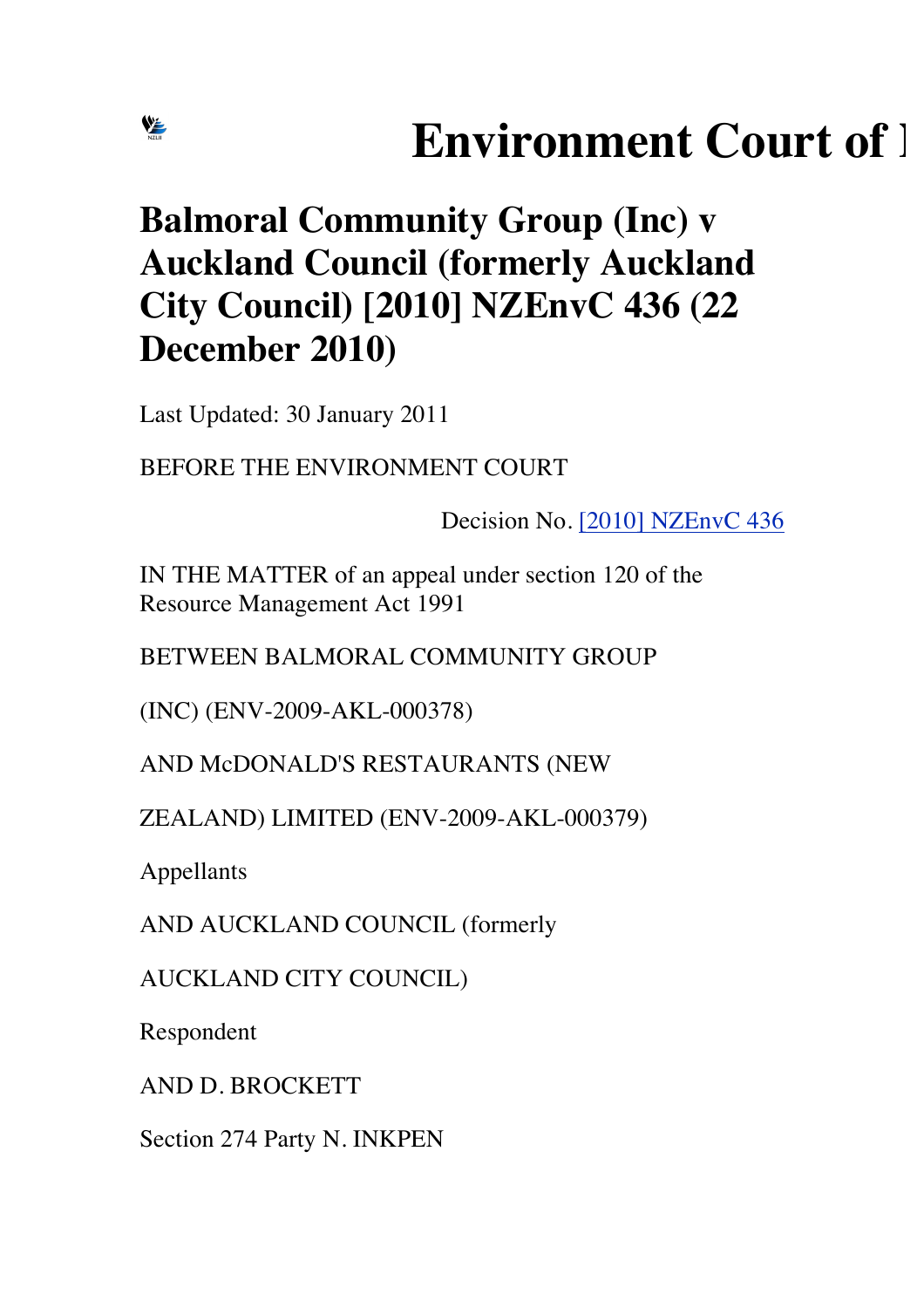Section 274 Party

A. JOHNSTON Section 274 Party B. OGILVIE Section 274 Party

I.TRINGHAM Section 274 Party Hearing at: Auckland on 23 - 27 August 2010

Site visit 23 August 2010

- Court: Environment Judge M Harland Commissioner M Oliver Commissioner K Prime
- Counsel: D Kirkpatrick for the Appellant (BCG) R Brabant and J Brabant for the Appellant (McDonald's) W Lo Carhachan for the Respondent

Appearances: D Brockett for herself

- N Inkpen for himself
- K Johnson for himself B Ogilvie for himself
- L Tringham for herself

#### DECISION OF THE ENVIRONMENT COURT

- A. The consent is granted subject to conditions.
- B. The Appeal by BCG is dismissed.
- C. The Appeal by McDonald's in relation to:

(i) Conditions 2 and 42 as amended by ACC and McDonalds is allowed;

(ii) Conditions 4 and 44 is determined in accordance with paragraph 87 of this decision.

D. The Council is to consult with the other parties and then lodge a revised set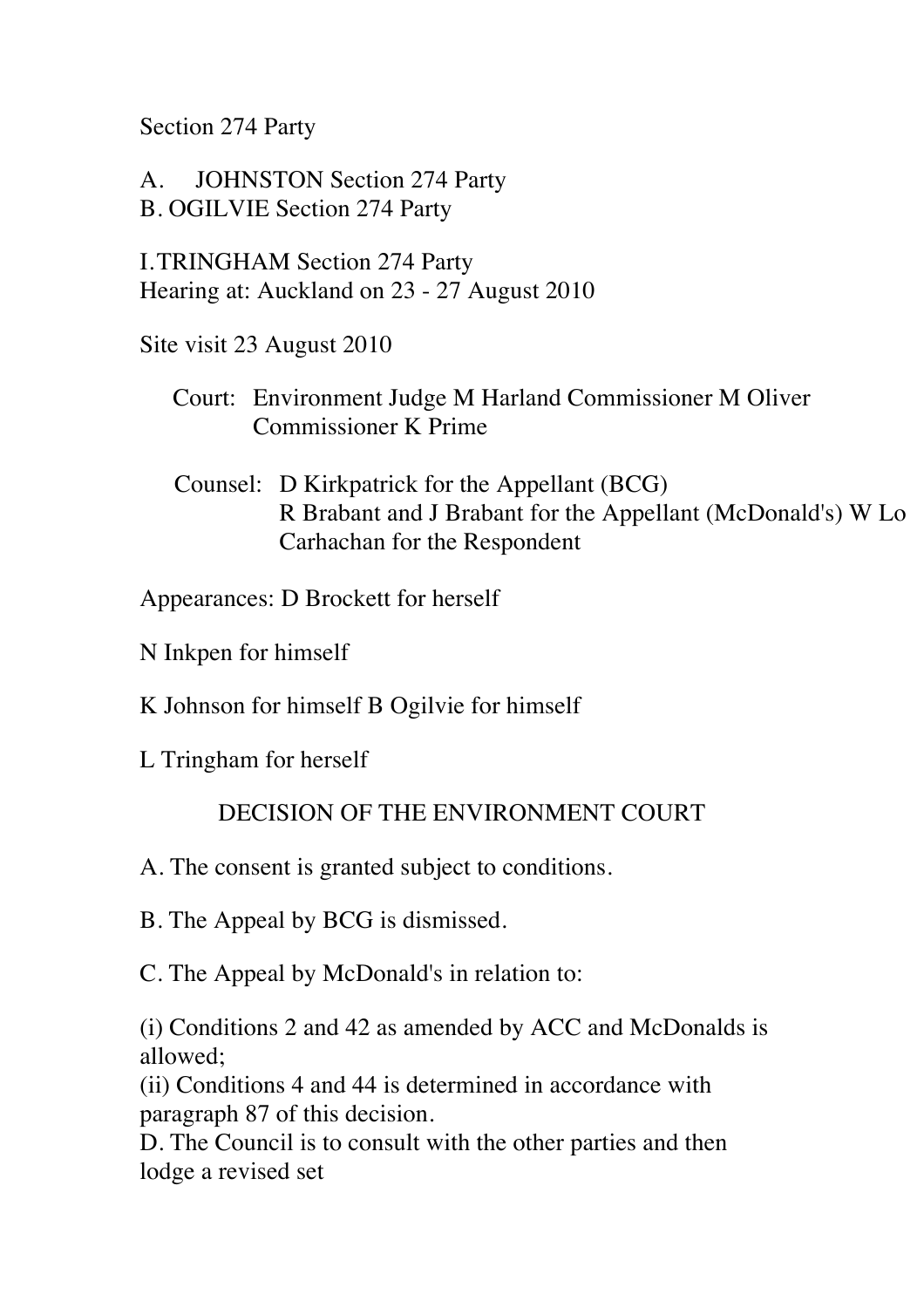of conditions with the Court by 25 February 2011

E. Costs are reserved

## **Introduction**

[1] On 24 July 2009 the Auckland City Council **("ACC")**  granted McDonald's Restaurants (New Zealand) Limited **("McDonald's")** resource consent to operate a purpose built McDonald's Restaurant and drive-through takeaway facility with a McCafe, associated parking and signage at the Balmoral village shopping centre, Auckland. The consent, granted by Commissioners, was subject to a number of conditions, including restricting the operating hours to between 6am to 10pm, apart from on Friday and Saturday when the closing time was extended to midnight.

[2] The Balmoral Community Group Incorporated **("BCG")**  represents a number of local residents and has appealed the decision in its entirety. McDonald's has also appealed in respect of four of the conditions of consent, the most significant of which relates to extending the opening hours to midnight, 7 days a week. The ACC agrees with McDonald's that two of the conditions and part of another are inappropriate. It however supports the decision under appeal in relation to the restricted hours of operation and the prohibition on erecting a 10 metre high sign at the Balmoral Road entrance to the site. Whilst having regard to the decision of the ACC, we must reconsider the proposal afresh and decide whether consent should be granted at all, and if so, what conditions should attach to it. **The proposal and the parties** *The McDonald's proposal*

[3] McDonald's has identified a catchment near the site of approximately 40,000 people which it says, is not currently and conveniently serviced by a McDonald's outlet.[1] McDonald's believes that this site, which is located in the Business 2 Zone under the Auckland City District Plan **("the Plan"),** is conveniently and sensibly located near to the junction of two arterial roads.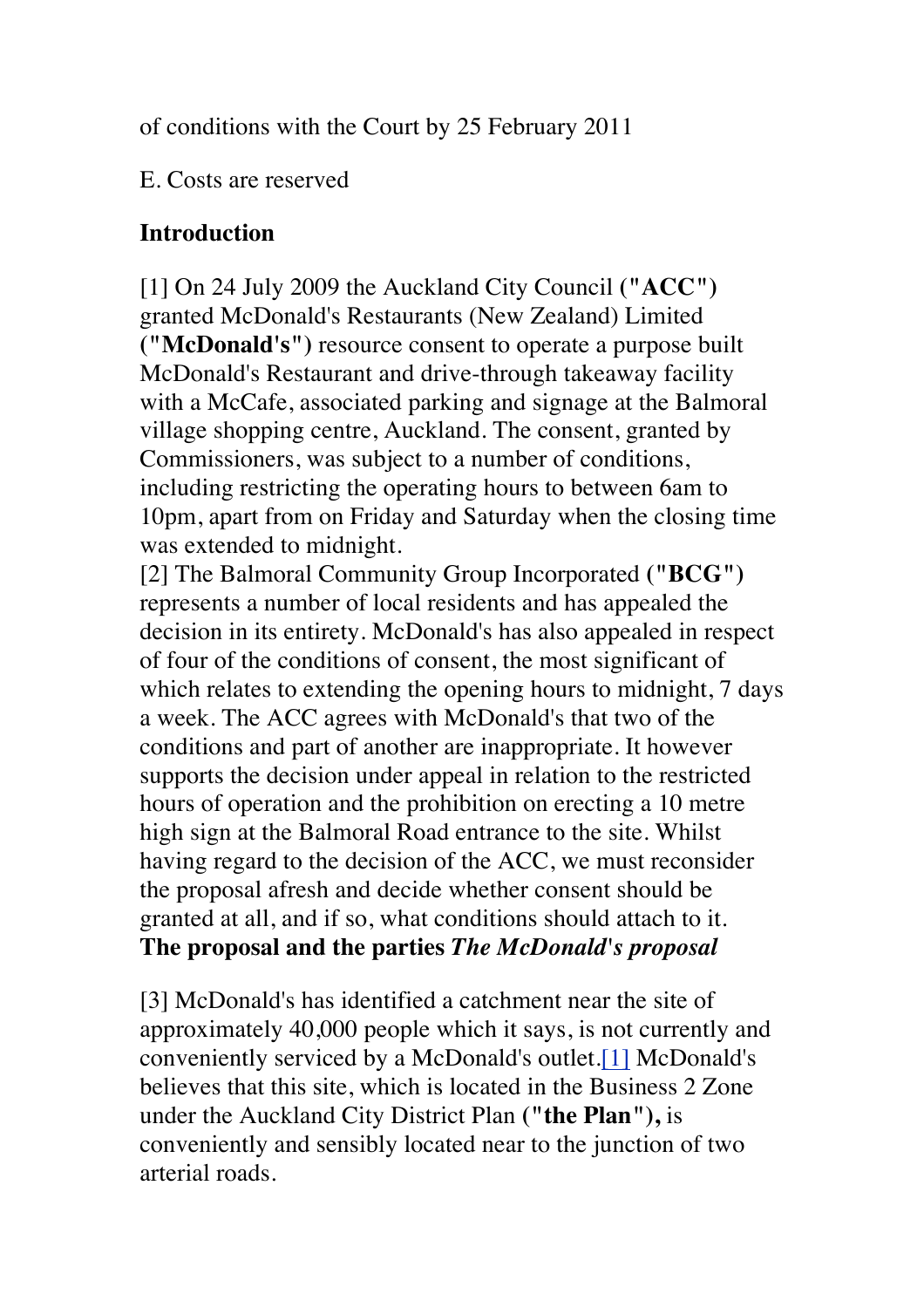[4] The restaurant proposed is a 545m2 'full experience' restaurant with 159 seats including the McCafe seating, a drivethrough facility, a Playland, outdoor dining and onsite customer parking. The proposal uses the dual frontage and vehicle access to Balmoral Road and Wiremu Street. The restaurant building is a 5.4m high single storey building. Site landscaping includes a 4m wide planting bed along the common boundary with 7 Wiremu Street within which a 3 m high acoustic fence is to be constructed 2m inside the McDonald's site. The original application proposed a 24 hour operation 7 days per week, but during the course of the Council hearing, and now, McDonald's seek opening hours from 6am to midnight, 7 days per week.

[5] In terms of the potential adverse effects that need to be considered, McDonald's identified issues relating to traffic, noise, litter and urban design in relation to the pole sign. Overall, McDonald's accepted that these matters have the potential to affect the residential amenity of the people who live near to the site, but it submitted that these effects will be no more than minor and can be appropriately mitigated. *BCG's position*

[6] BCG is a representative body of approximately 60 people from 52 households in the locality. McDonald's identified 11 of those 60 people, or 25% of the group, as living in Wiremu Street. It is fair to say that the main objection by BCG is to the drive-through part of the proposal and the effects that activity will generate. Ms J Tringham, Secretary for the BCG, presented evidence highlighting the group's concerns about the range of adverse effects, primarily caused by the drive-through.[2] [7] The key issues for BCG were:

[a] Increased traffic intensity and reduced safety in Wiremu Street and increased traffic conflicts on Balmoral Road;

[b] A significant reduction in amenity values and the quality of the environment of the local neighbourhood, especially from increased litter, incidental noise and the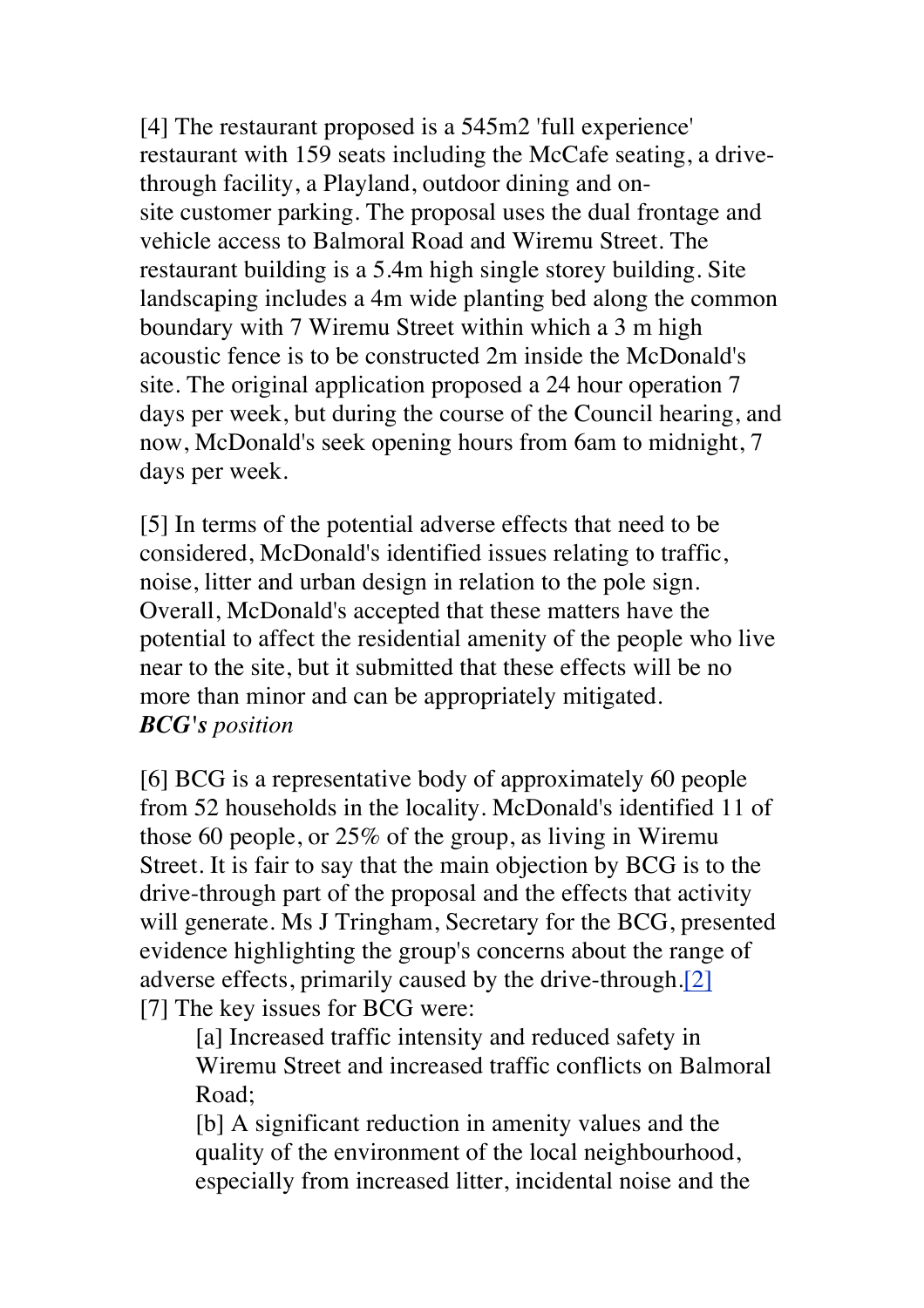traffic effects;

[c] Inconsistency with the objectives and policies of the Plan relating to residential areas, the interface between business and residential areas, and transport; [d] What it submits is "misplaced reliance' on conditions" of consent (especially in relation to opening hours, delivery restrictions, management of off-site effects and urban design issues) which attempt, but it submitted are likely to fail to address fundamental inconsistencies and short comings with the proposal.

*Section 274 parties' position*

[8] There were a number of section 274 parties who attended the hearing: Ms L Tringham, Mr Inkpen and Dr Ogilvie, who reside in Wiremu Street. All supported the position taken by BCG and did not seek to make any other submissions to the Court. Dr Ogilvie cross-examined Mr Burgess (McDonald's traffic engineer), but apart from that, no other party cross-examined any of the parties. Ms L Tringham, Mr Inkpen and Dr Ogilvie all gave evidence and were cross-examined. Their evidence provided an important context to the submissions made by BCG and the very human face to the concerns they had about the potential effects of the proposal. It was clear to the Court that the residents are a strong and supportive group, who value and feel very strongly about the character of their residential area. Mrs Brockett, who holds the license for the childcare centre at the eastern end of Wiremu Street, presented her concerns about the potential change to the amenity of the street and the effect of the increased traffic subsequently making it more difficult for parents to drop off or collect children. *ACC's position*

[9] The ACC submitted that consent should not be granted without the imposition of Condition 44 which restricts the hours of operation to 10pm from Sunday to Thursday and midnight on Fridays and Saturdays, and the part of Condition 4 which prevents the erection of the 10 metre high pole sign. Without these conditions, the ACC submitted that the residential amenity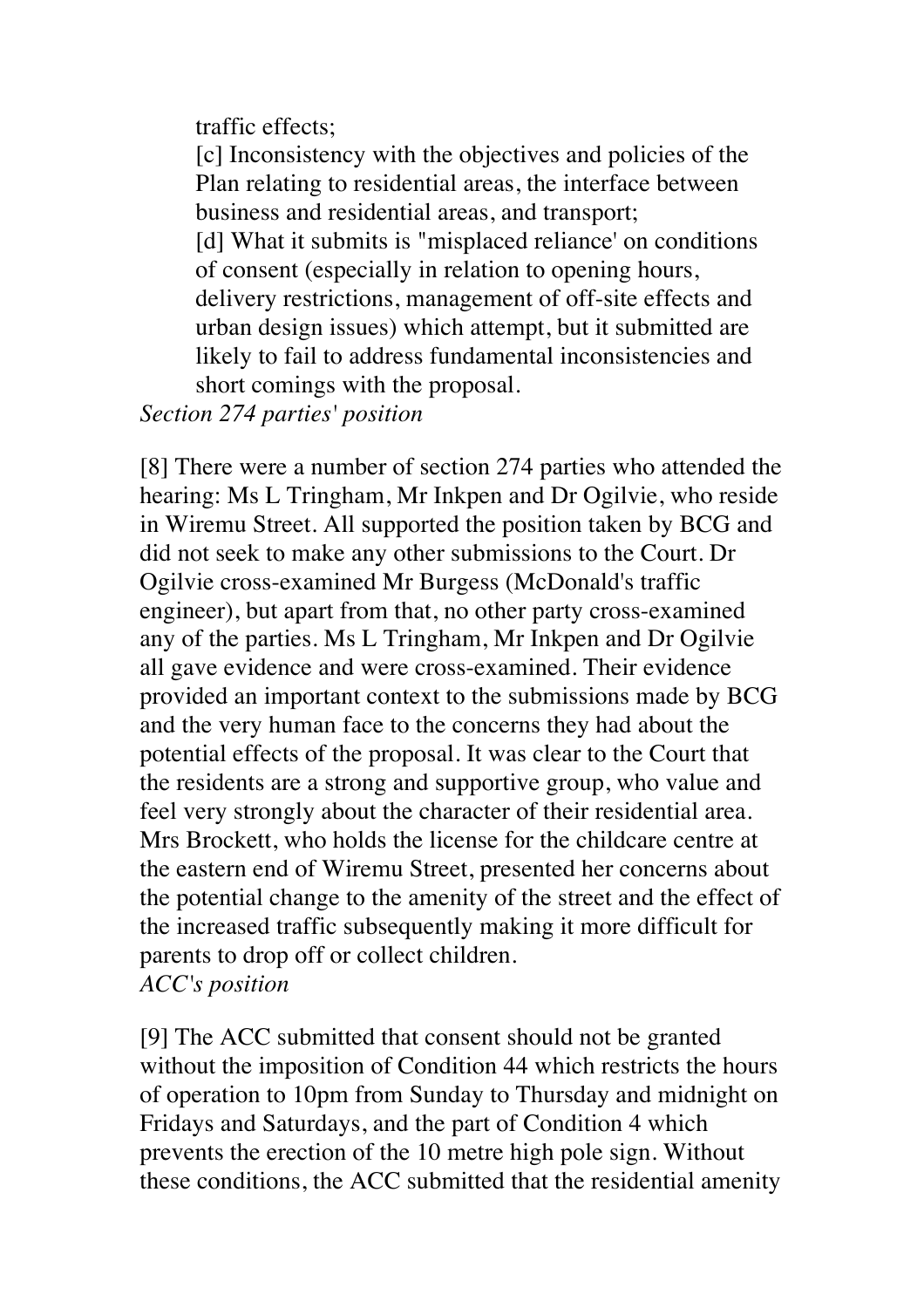of the area is adversely affected. On the basis that amended Conditions 4 and 44 are retained, the ACC submitted that the proposal represented a sustainable use of the existing land resource and would allow for an acceptable development of the site.

The site and its surrounding environment

[10] At the time of the Court hearing the site was occupied by the Living Edge Furniture showroom/office/warehouse using the two-level commercial building constructed in about 1978 and extended in 1986. It operated standard business hours. [11] The site has an area of 3,456m2 and is an L-shaped through-site on the western edge of the Balmoral village shopping centre. The site has a 61.6m frontage onto Balmoral Road, an arterial road, and 46.6m frontage to Wiremu Street, a local road. It is near the main intersection of Balmoral Road and Dominion Road, another arterial road. Wiremu Street joins Dominion Road at the Balmoral shops. A public service lane borders the site and the rear of the commercial properties fronting Dominion Road.

[12] The east end of Wiremu Street nearest the Balmoral shops contains limited residential housing, and in addition to the commercial activity on the appeal site and other Business 2 zoned land, also includes a childcare centre, a chapel/church, and the Seventh Day Adventist Primary School. Both sides of Wiremu Street at this eastern end are marked for angle on-street carparking. The greater part of Wiremu Street, to the west of the site, is separated from the eastern end of the street by a speed hump traffic calming device. The part of Wiremu Street west of the speed hump is residential in character and gives the appearance of a normal residential street, somewhat different in character and visual appearance to the part of Wiremu Street nearest the Balmoral shopping centre. Parallel on-street car parking is permitted on both sides of the residential part of the street. The unit in which Ms L Tringham lives, is one of a block of three units, and an immediate neighbour to the site ("the Tringham property"). The speed hump referred to above is just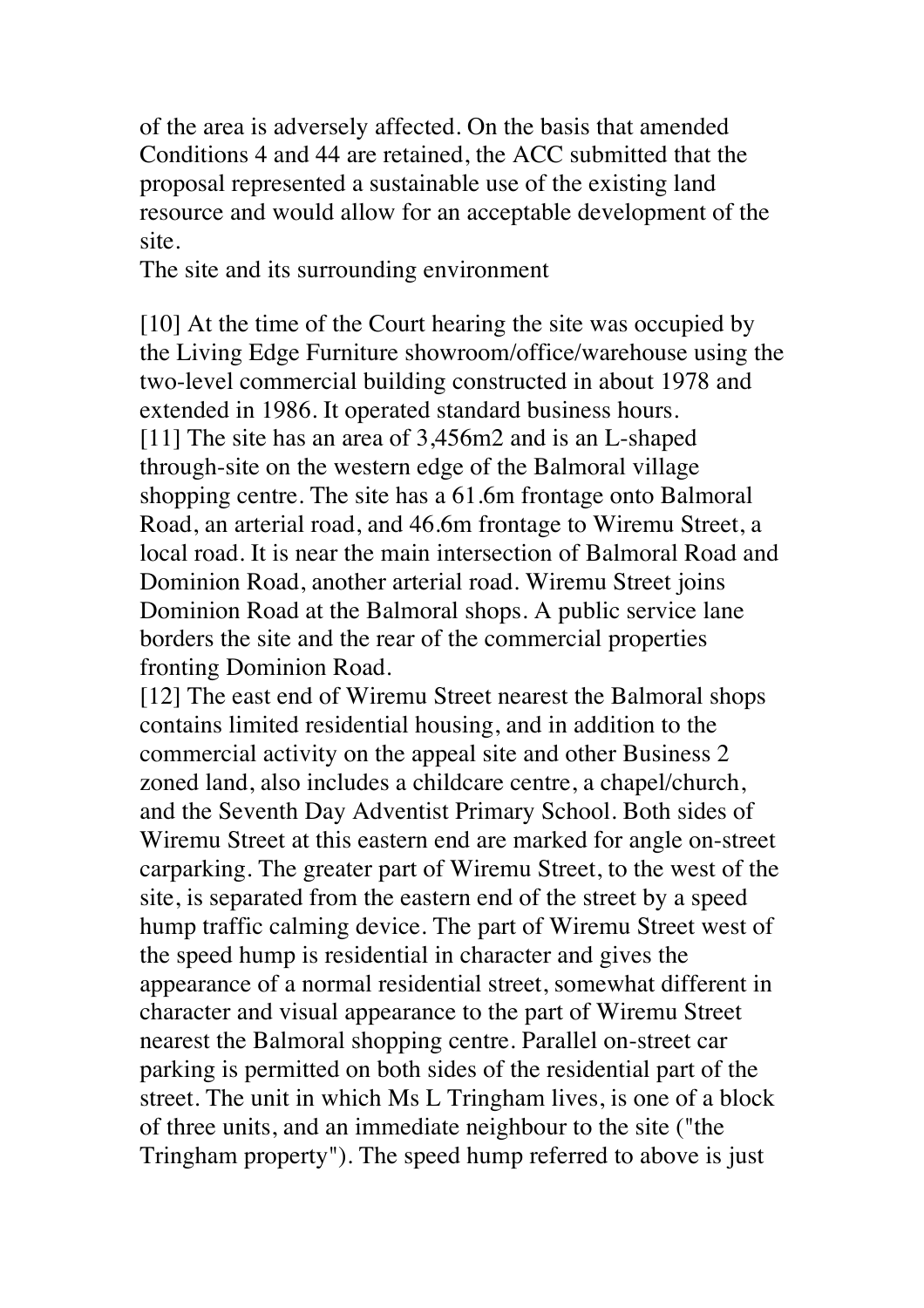west of the Tringham property.

[13] The neighbourhood near the site on Balmoral Road includes residences to the west. A commercial node including a KFC outlet, a Guthrie Bowron retail paint shop and a Thai restaurant are on the opposite side of Balmoral Road. Potters Park is a large reserve on the northeast corner of the Balmoral/Dominion Roads intersection. The site as it fronts onto Balmoral Road is within 90 metres of the Balmoral/Dominion Roads intersection and has a bus stop directly in front of it between the service lane and the proposed customer entrance and exit.

[14] The older core of the Balmoral village shopping area comprises character buildings (early 20th century) fronting Dominion Road (south of Balmoral Road), and "newer" commercial area extensions to the east and west. The eastern area includes The Warehouse, shops and a substantial parking area, a BP service station, and the Deaf Society headquarters site which also includes some commercial activities/restaurants. **Legal and Planning Framework** *Activity Status*

[15] At the Balmoral centre, the Business 2 zone applies to the older character buildings on the Dominion Road frontage, to the newer 'Parklands' development (including The Warehouse) and the BP service station to the east, and extends westwards to include the appeal site. Land to the west of the site and on the opposite side of Wiremu Street is zoned Residential 6a and 6b. In the Business 2 zone permitted activities include restaurants, cafes and takeaway bars, and retail activities up to 1,000m2. However this is tempered on this site because a restricted discretionary activity consent is required where any activity is within 30 metres of a Residential 6 zoned site. In the Business 2 zone, and elsewhere, drive-through facilities are a discretionary activity. A number of other more minor aspects of the proposal require consent. It was common ground between the three planning experts[3] that overall the proposal was a discretionary activity primarily because it includes a drive-through facility. [16] Section 104 of the RMA requires us, subject to Part 2, to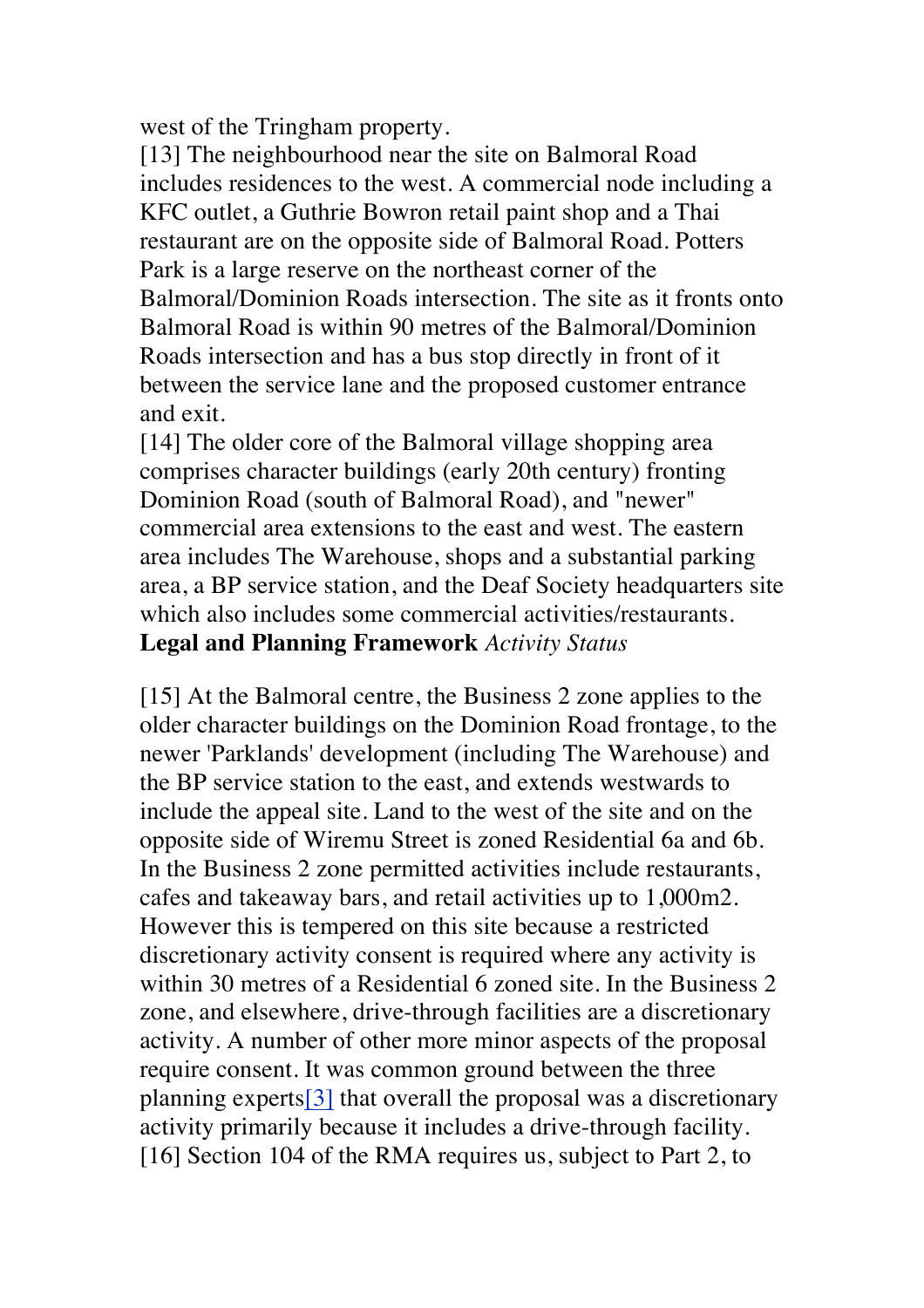have regard to: [a] Any actual and potential effects on the environment of allowing the

proposal  $(s104(1)(a))$ ; and

[b] Any relevant provisions of any of the listed planning documents

 $(s104(1)(b)).$ 

[17] The primary effects of the proposal, as identified by the parties, relate to positive effects, traffic, noise, the impact on character, privacy and amenity and cumulative effects. [18] The relevant statutory district planning instrument is the Auckland City District Plan — Isthmus Section ("the Plan"). In an agreed statement on urban planning issues, the planning experts agreed that the Auckland Regional Planning Statement and sections 6 and 8 of the Act were not relevant to the consideration of the proposal. Although some reference was made to the Auckland Regional Policy Statement Proposed Change 6: *Giving effect to the regional growth concept and integrating land use and transport*[4], we are satisfied that the current zonings around the Balmoral/Dominion Roads area give effect to this. *District Plan*

[19] Within the Isthmus Section of the Auckland City District Plan the most relevant provisions are contained within: Part 2.3 (strategic direction); Part 4.5 (signage); Part 7 (residential); Part 8 (business activity) and Part 12 (transportation).

[20] In considering the issues in this case, a relevant and recurring theme of the Plan is encapsulated by one of the principle objectives in the over-arching resource management strategy stating:

To provide for economic growth and development which does not unduly compromise environmental values. (2.3.4, first bullet point)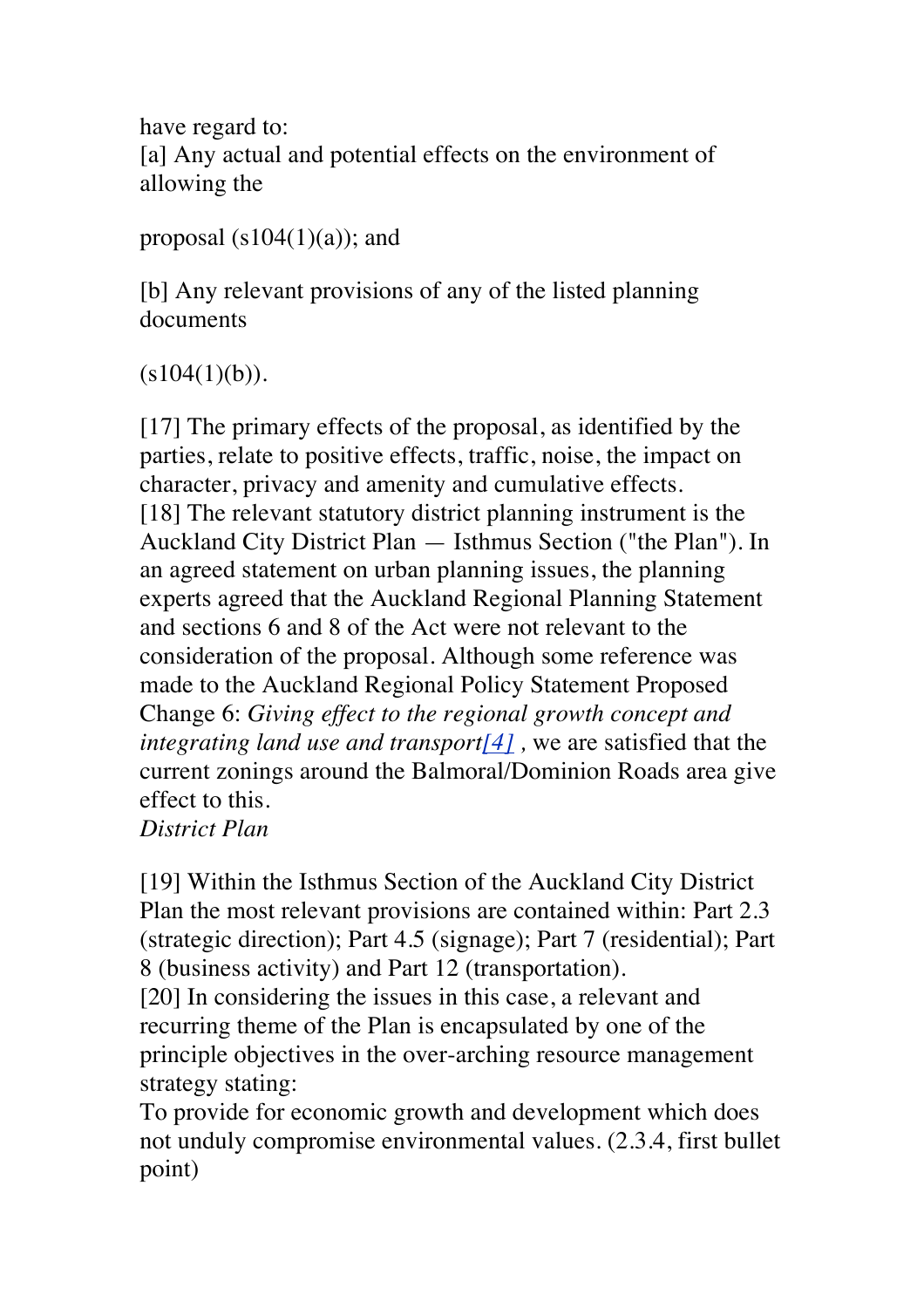[21] This balancing exercise is followed through at the districtwide level in the objectives and policies in the Business Activity section (parts  $8.3.1 - 8.3.4$ ) which seek to foster business activity, recognise the valuable resources in existing commercial centres and provide for movement of people and goods within business zones, while ensuring that any adverse effects of business activity are avoided or reduced to an acceptable level. [22] Part 8.6 includes additional objectives, policies and provisions addressing the Business Zones and relevantly in 8.6.2, the Business 2 Zone which recognises the City's traditional suburban retail centres including those like Balmoral located on the main arterial roads. It is acknowledged that such centres are experiencing increasing congestion during peak times and the subsequent loss of on-street parking. The Plan provides for a wide range of retail, office, commercial service, community and residential activities within the Business 2 zone. The zone provides for development at a medium intensity suburban level with controls, in particular, to maintain the amenity of adjacent residential and open space zones. [23] The focus of Objective 8.6.2.1(e) ("to ensure that any adverse environmental or amenity impact of business activity on adjacent residential or open space zones is prevented or reduced to an acceptable level") essentially restates Objective 8.3.2, but the supporting policies go further in emphasising the focus on

the neighbouring residential amenities.

[24] The rules giving effect to these objectives and policies include activity classification, performance standards and assessment criteria.

[25] The primary aspects of the proposal requiring consideration relate to the zone interface buffer and the drive-through facility. There are 12 *general criteria* for assessing activities within 30 metres of residential zoned land (the 'activity buffer') and a drive-through facility (8.7.3.2), and there are two *additional criteria* applying to a drive-through which relate to traffic and amenity (8.7.3.3.2).

[26] The general assessment matters relate to the capacity of the adjacent roading network, avoiding heavy traffic volumes on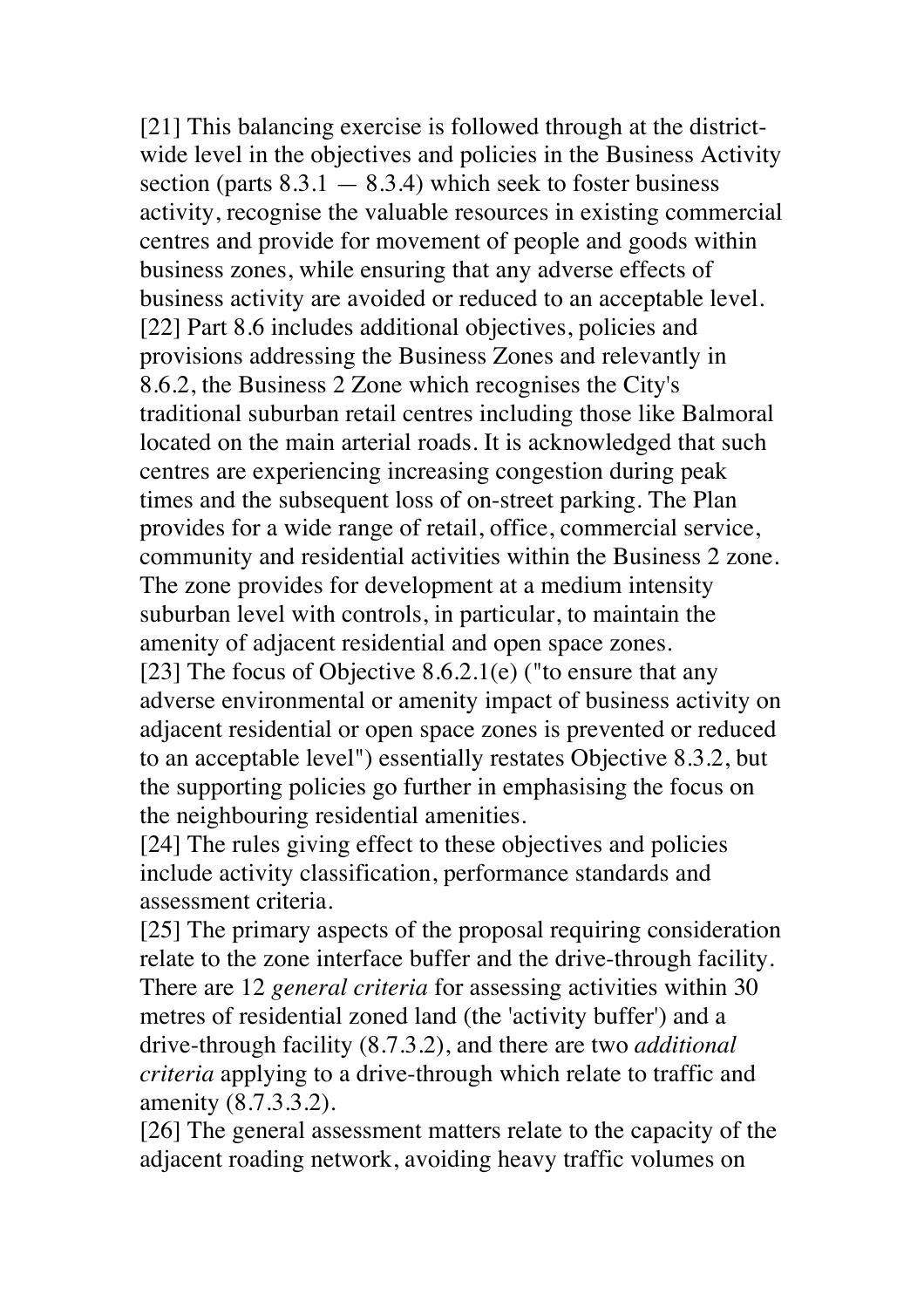access roads (particularly residential access roads). Proposals are generally expected to comply with the controls for the zone relating to noise, parking and access, building scale and development controls, landscaping, and the protection and maintenance of amenity values of adjacent residential zones along the zone interface.

[27] The additional assessment criteria for drive-through facilities (8.7.3.3.2) state:

i) Traffic generation, particularly:

- The concept of a drive through facility involves frequent vehicle movement entering and exiting the site. Proposals must demonstrate to the satisfaction of the Council that the entry and exit points are designed to suitably accommodate such movements. They must also be located so as to avoid disruption to traffic flows on the adjacent roadway.
- The site must be capable of absorbing queuing effects generated by the drive-through facility.
- iii) Amenity considerations, particularly:
- Adequate screening in the form of landscaping, as well as a solid wall shall be provided along any residential zone boundary and the road boundary to provide amenity, privacy and to prevent glare from headlights. Alternative methods, which achieve this result, may be accepted.
- To prevent disruptive noise from vehicles stopping and starting on site (due to the drive through process), where practical the drive through ordering and collection points should be located away from the residential zone boundaries.

Where this is impracticable an appropriate separation distance should be maintained between these points and the residential boundary.

[28] The provisions in the Transportation section of the Plan (Part 12) repeat the higher-order themes by recognising the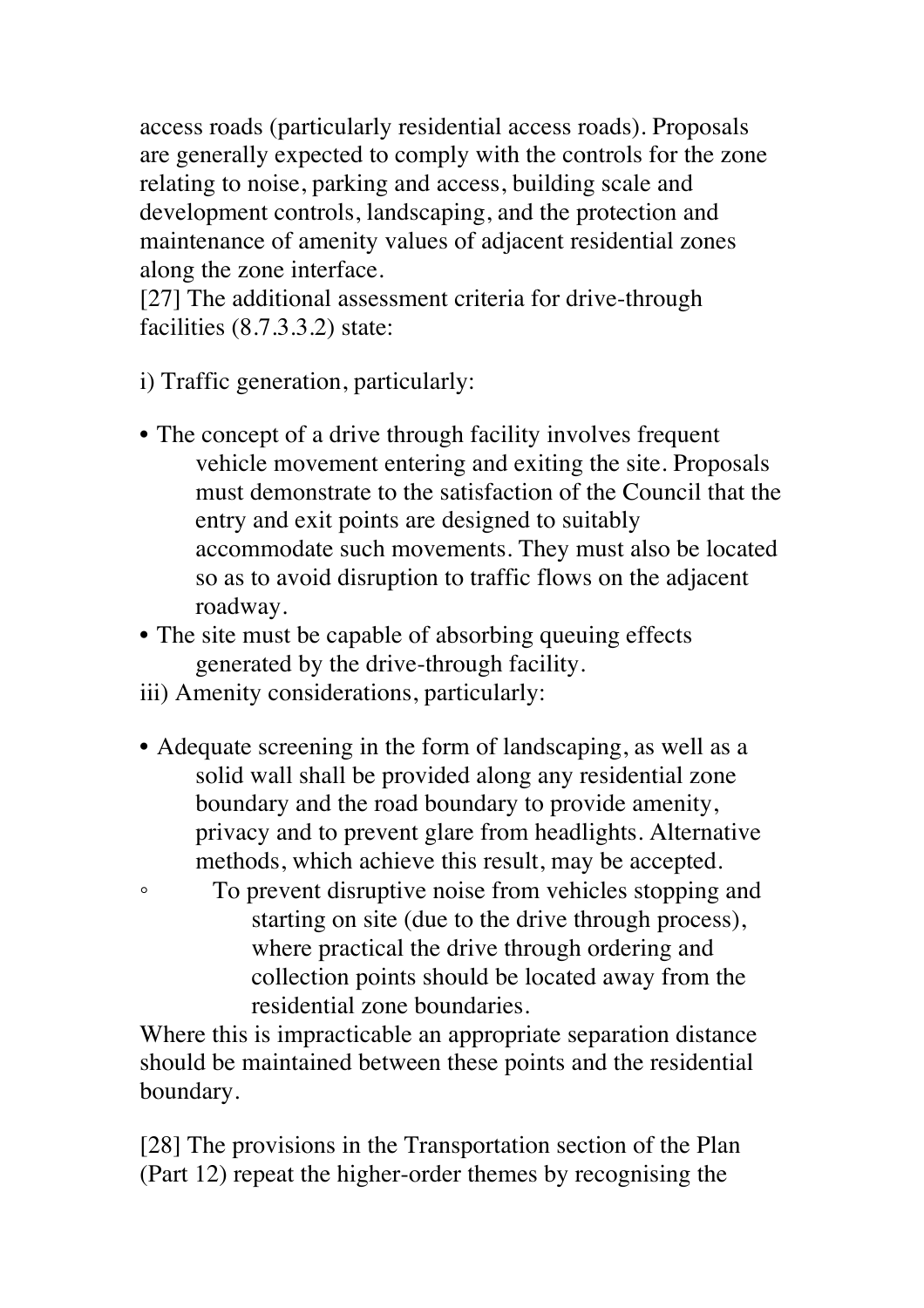roading system as a significant urban resource and seeking to encourage efficient use of the existing infrastructure while taking account of the impact of road traffic on the surrounding environment and minimising adverse effects that might arise. The road classification hierarchy is the framework to which activities will be related to preserve the amenities of particular areas. Both Balmoral and Dominion Roads are classified as *Regional Arterial Roads* and Wiremu Street is a *local road.* On higher-order roads such as regional roads, priority is given to accommodating through-traffic and they are expected to cater for higher traffic flows. Local roads are to provide direct access to abutting properties and to collect and distribute traffic to and from other streets within, and in some cases beyond the local area. It is considered desirable to keep through or extraneous traffic flows on local roads to a minimum.

[29] The provisions of Part 7 (Residential) are of more limited relevance as it is acknowledged that the application site is zoned for business activity. However as land bordering the site and on the opposite side of Wiremu Street has Residential 6a and 6b zonings, then the residential provisions are relevant to the extent that they provide some guidance as to the general nature of the amenity anticipated by the Plan within these zones, in addition to that provided by existing development. The Residential 6 is a `medium intensity' zone covering large parts of the City. However it is in the Business Zones that we find the provisions, particularly the assessment criteria, which comprehensively address the matters arising at such a zone interface area. [30] The Plan predominantly deals with signage matters through the Council's Consolidated By-law (Part 27), except where it forms part of a resource consent application, as is the case here. The provisions in the Plan (Part 4.5) seek to ensure that the adverse effects of signs on amenity or on public safety are avoided or reduced to an acceptable level.

**Section 104(1)(a) Effects on the Environment** *The Existing Environment*

[31] We must first establish the nature of the existing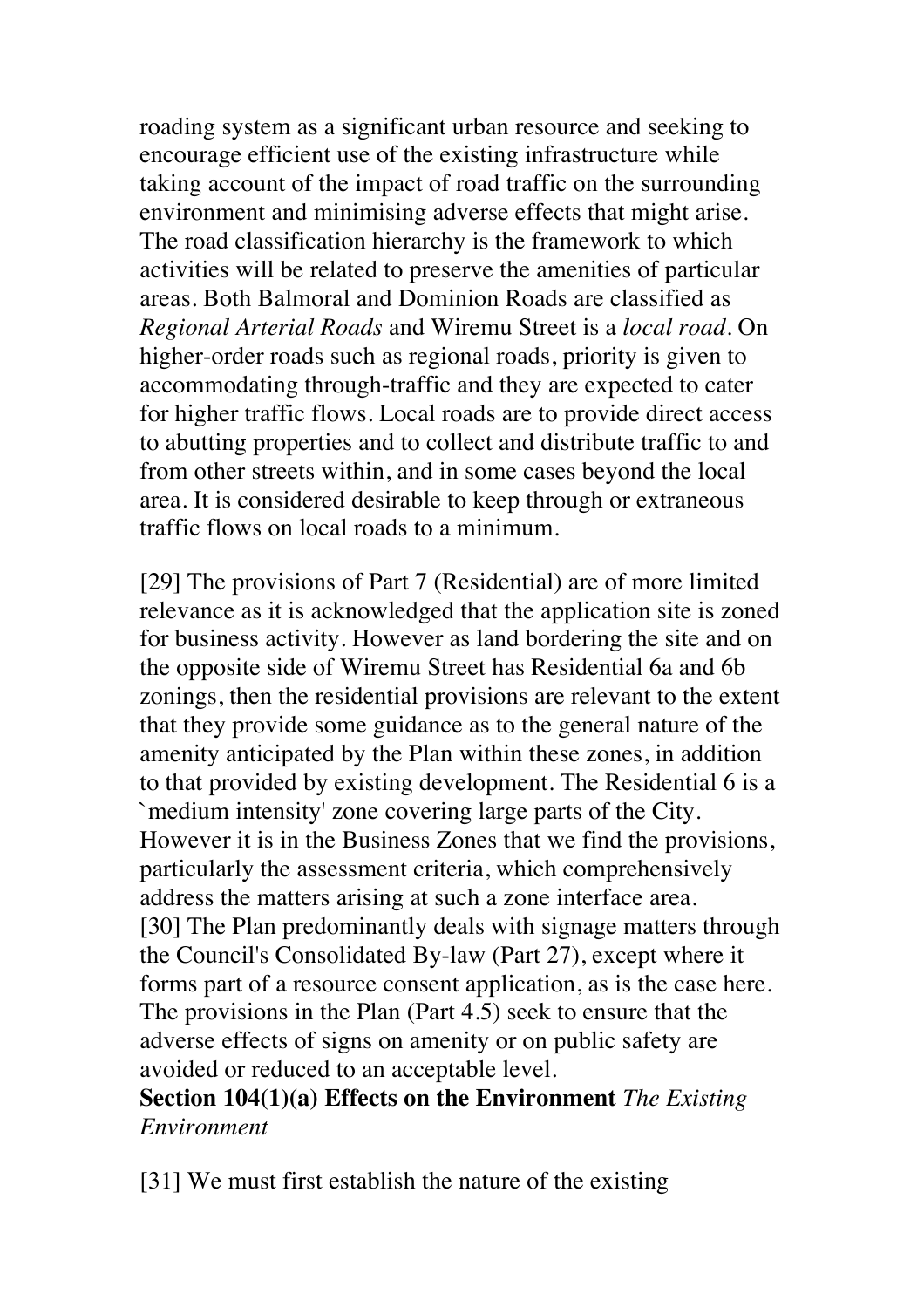environment before we can assess the effects the proposal may have on it. We have previously described the existing activities. The existing environment also includes the future state of the environment taking into account any activities permitted under the Plan or existing resource consents.[5] There are no existing unexercised resource consents for the site. We recognise that restaurant and take-away activities are provided for under the Plan, as indeed are a number of other possible business uses which may generate some similar effects.

[32] Because the adverse effects BCG are concerned about relate in the main to traffic, noise and litter, and the impact these may have on the residents' amenity, Ms Hudson, the planner for McDonald's, sought to place the relationship of the Balmoral shopping centre to the residential land nearby in Wiremu Street in context. Ms Hudson provided the results from a survey carried out by her of the businesses at the Balmoral shopping centre, mainly along Dominion Road, and their opening hours.[6] The survey was undertaken on six dates between 31 October and 29 November 2009. Whilst caution must be taken in inferring too much from such a limited survey, it does provide a useful context and it was not significantly challenged by anyone.

[33] The evidence establishes that of the business in the Balmoral shopping centre approximately 27.7% comprise retail businesses, 27.7% comprise food and beverage businesses, 12.3% comprise personal services such as beauty, hairdressing and massage, and 10.8% comprise commercial services.[7] [34] The east end of Wiremu Street, nearest the Balmoral shopping centre, contains 36 angle parks which are used by people using the shopping centre because few of the businesses which front onto Dominion Road have onsite parking.[8] The survey showed a significant level of activity in Wiremu Street associated with these carparks and business activities, with a steady stream of cars coming and going along both ends of the street. We also note that there are other activities in the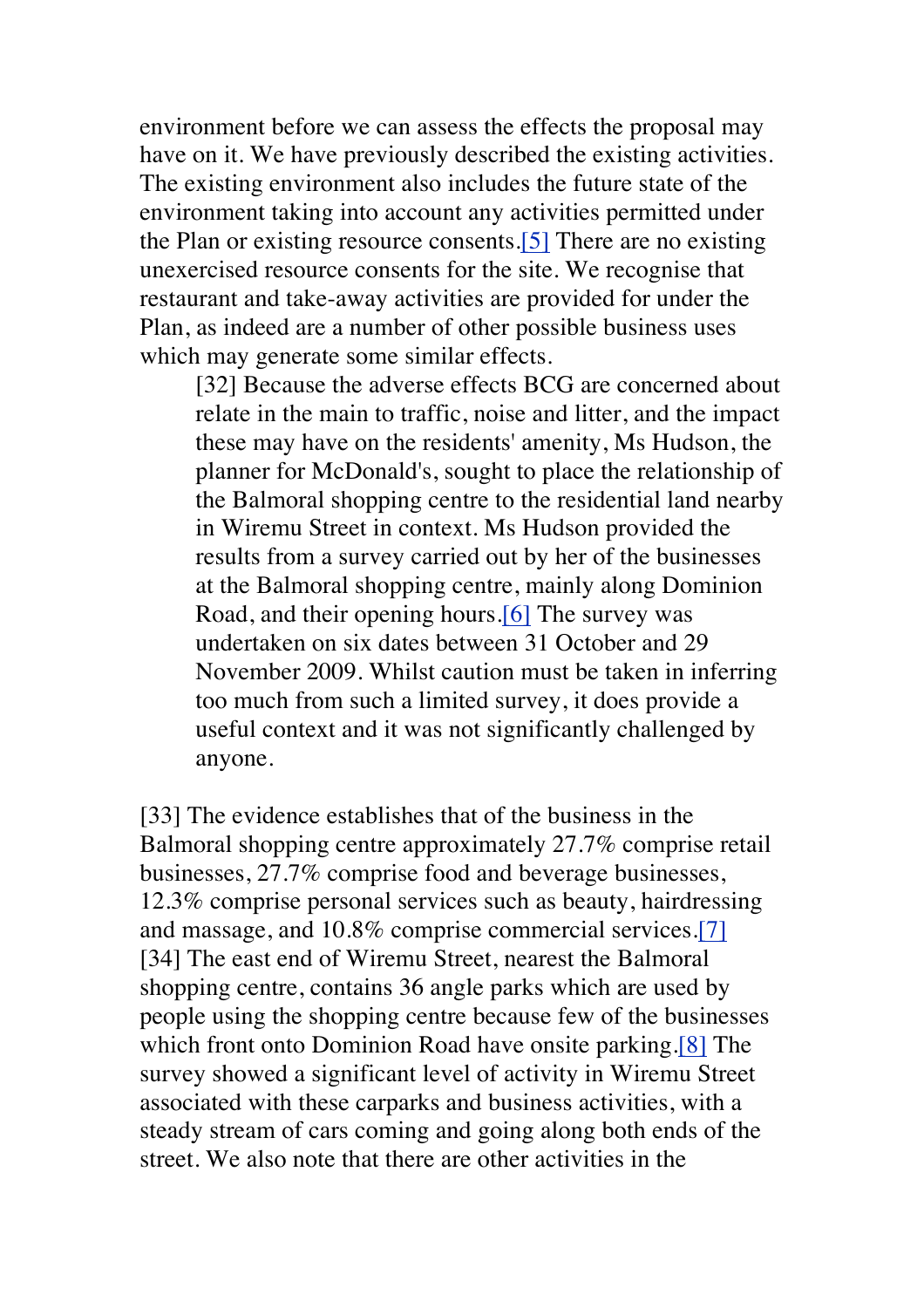residential zone at this eastern end of the street, such as the childcare centre, church/chapel and the primary school, whose "patrons" would similarly use these carparks and both ends of Wiremu Street.

[35] As a comparison, in Table 2 Ms Hudson provided examples of other Business 2 zoned strip-shopping areas on the Isthmus that had late-night business activities. Ms Hudson observed that each of these areas was surrounded by a network of residential streets, with on-street parking being provided at the "commercial" end of them.[9] Typically parking restrictions applied during the daytime only, the inference being that they were able to be used in an unrestricted manner for patrons of any evening business activities. In Wiremu St, parking was restricted to 60 minutes between 8.00am — 6.00pm Monday — Saturday, but .not at other times.[10] Wiremu Street was used for parking not only during the day, but late into the evening; up to midnight and later.[11]

[36] We accept Ms Hudson's summary that the Balmoral shopping centre near to Wiremu St has a lively and busy late night character which is focussed on cafes, restaurants, and entertainment activities (including the Capitol Cinema). Further, we accept Ms Hudson's evidence that Wiremu St provides a parking area at its eastern end which is well used by the public in the later evening hours. This too forms part of the existing environment into which the McDonald's proposal seeks to be included.

*Positive Effects*

[37] The District Plan provides for restaurants, cafes and takeaway bars in the Business 2 Zone without distinguishing between the different forms of food outlets. The Court's role is not to evaluate the appropriateness or otherwise of the products and services offered to the public by either McDonald's or any other food outlet, but is to evaluate the effects of the application for land use consent on the environment.

[38] Positive effects of the proposal if granted would be the improved on-site amenity and building design, and the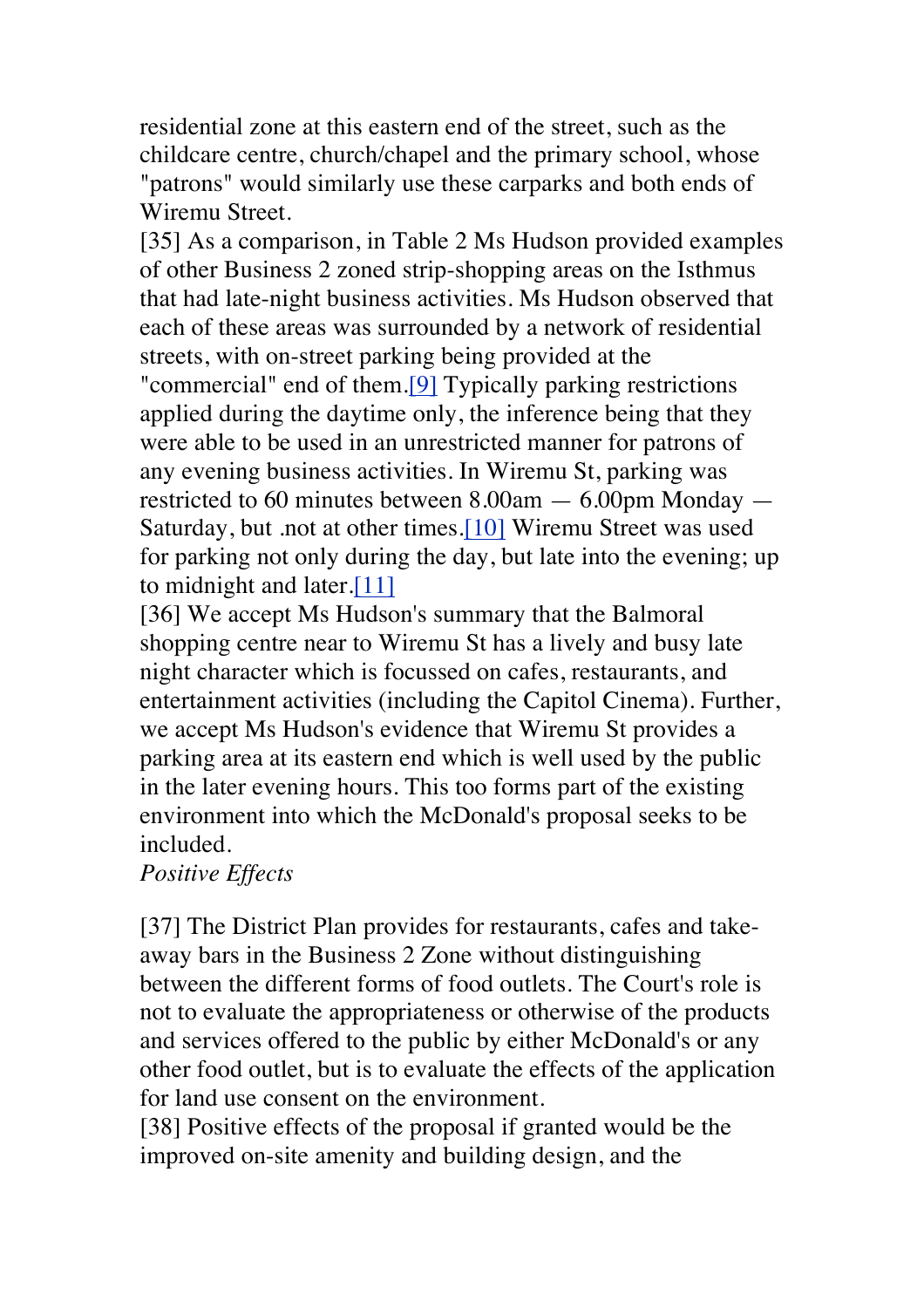contribution to the centre's services and employment opportunities for a fulltime staff equivalent of 60 people, accepting that there could be up to 150 people on the payroll because of the number of part-time staff.[12] *Adverse Effects Traffic*

[39] The traffic engineers, Mr Burgess for McDonald's and Mr Parlane for BCG, traversed matters of traffic generation and safety in their evidence. Much of the traffic evidence, as one might expect, focussed on traffic generation predictions based on actual traffic counts and modelling of likely increases, using other McDonald's outlets as comparisons. Parking and maneuvering of vehicles on the site was not an issue. The areas of disagreement[13] between the experts were:

- The amount of McDonald's traffic that would use the WiremuStreet/Dominion Road intersection during different periods of the day;
- The effects of using the service lane for deliveries and in particular trucks entering the service lane from Balmoral Road;
- While there was agreement that the intersection of Wiremu Street/Dominion Road is at or beyond capacity in busy periods, there was disagreement on the significance of that in determining the appropriateness of the site for the proposed development;
- The acceptability of the site for the proposed development in terms of traffic effects.

[40] While these matters require determination by us, the real issue was the likely effect of any increase in traffic from the proposal on the residential amenity of those who live nearby. Determining some of the areas of disagreement between the traffic engineers provides a background to this key issue which we address later in this decision.

Traffic Generation

[41] To predict traffic flows Mr Burgess provided an assessment based on actual traffic counts generated by two larger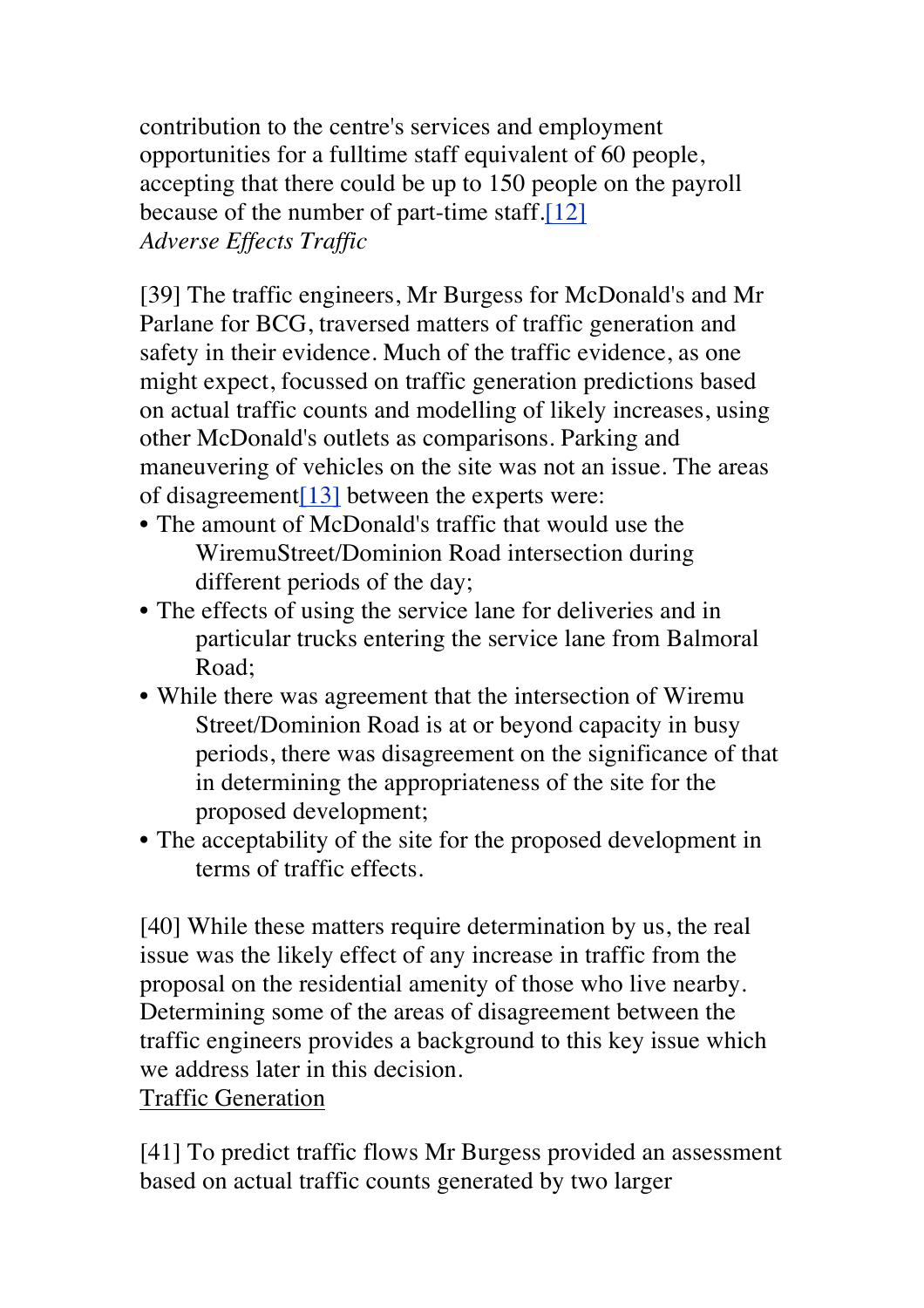McDonald's sites in Auckland [14] and modelling results obtained this data. The larger sites at Lincoln and Manukau were used to provide data that Mr Burgess considered to be conservative. Mr Parlane, for BCG, also undertook traffic counts and reviewed Mr Burgess' evidence.

[42] Both traffic engineers agreed that Mr Burgess' Table 1 could be used for planning purposes so far as traffic generation was concerned $[15]$  and both agreed that in terms of traffic distribution from the site, 25% of the traffic to and from each direction for the two access points was an appropriate assumption.[16]

[43] Table 1 included the predicted traffic flows over the entire week from 6am to midnight to enable an appreciation of the way in which the level of activity might vary. The main traffic characteristics of the proposal were predicted by Mr Burgess, and accepted by Mr Parlane, to be that:

- On the busiest day, total daily generation in the order of 1,650 vehicles visiting the site, resulting in 3,300 vehicle movements per day ("vpd") to and from the site;
- Activity at the site will build up during the morning period, reaching a lunch time peak of about 260 vehicle movements per hour ("vph")over the lunch time period;
- Activity will fall through the afternoon to a low of some 170vph, rising again through the dinner time period, reaching about 220 vph on Friday;
- Peak activity at the restaurant generally does not occur during the afternoon peak commuter period on the road network, but generated flows could be in the region of 170-180 vph during the period;
- Activity at the site reduces significantly in the later evening periods, particularly early in the week. For example the Monday flow falls from a predicted 46 customer vehicles visiting the site in the 2100-2200 period to 18 vehicles in the 2300-2400 period;
- Activity tends to build up through the week to reach peak on Friday, with Monday being as low as 70% of the Friday or Saturday total;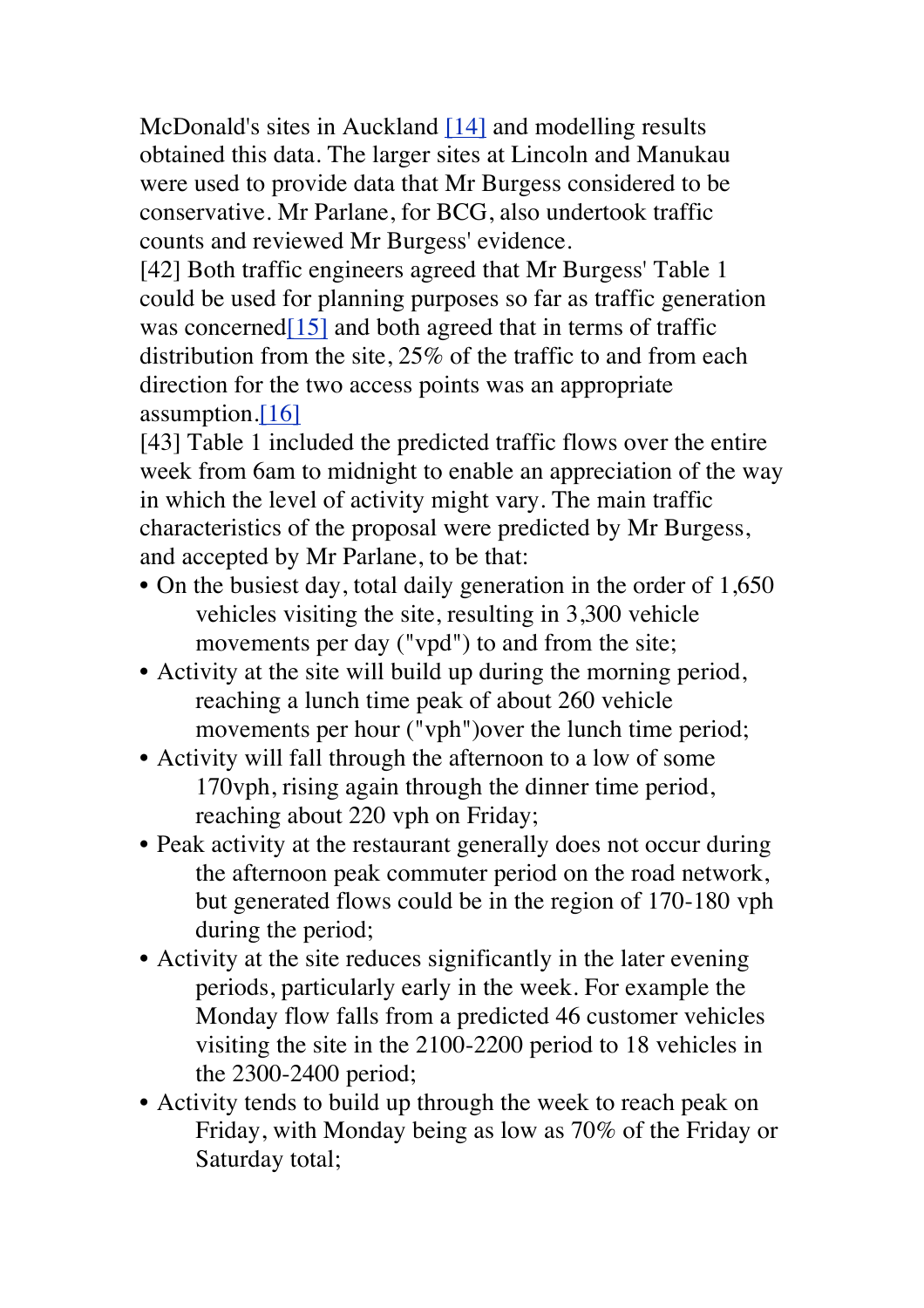• The drive-through accounts for some 50% of the total transactions recorded, and 62.5% of the total vehicle flows (based on one car/transaction in the drive-through and 0.6 cars/transaction in the restaurant).[17]

[44] Mr Burgess also predicted the likely changes in traffic flow on the residential section of Wiremu Street to the west.[18] The biggest predicted increase is likely during the lunch time period on week days and Saturdays. Whilst finding that the increases represented around 40%, Mr Burgess was of the view that the flows would remain low and would not have any significant impact on the safe and efficient operation of Wiremu Street.[19] Mr Burgess' estimates were that the predicted increase in traffic over dinner time peak would be less: 15% during 1700-1800 hours and 25% increase in 1800-1900 hours. His opinion was that during the late evening and night time periods the increases would be very low.[20]

[45] Dr Ogilvie, who lives at 35 Wiremu Street, challenged Mr Burgess's assessment of the McDonald's traffic likely to use Wiremu Street. Because of the congestion on the arterial roads Dr Ogilvie considered that a higher volume of traffic would use alternate routes and in particular Wiremu Street — a practice currently adopted by people with local knowledge.

[46] Whilst acknowledging that there would be some variations in the traffic directional-split during different times of the day, overall Mr Burgess' opinion remained that while some traffic associated with the proposed McDonald's would undoubtedly seek to use Wiremu Street and other residential roads as a route to or from the site, the volumes of additional traffic would be relatively small and would have no significant impact on the safe and efficient operation of the street.

[47] Mr Parlane's assessment focused on the difficulty of traffic turning from Wiremu Street into Dominion Road because of high traffic volumes there, and therefore in his opinion more customers would seek to use the residential end of Wiremu Street because of its easier access eventually onto either Dominion or Balmoral Roads. Mr Burgess did not disagree with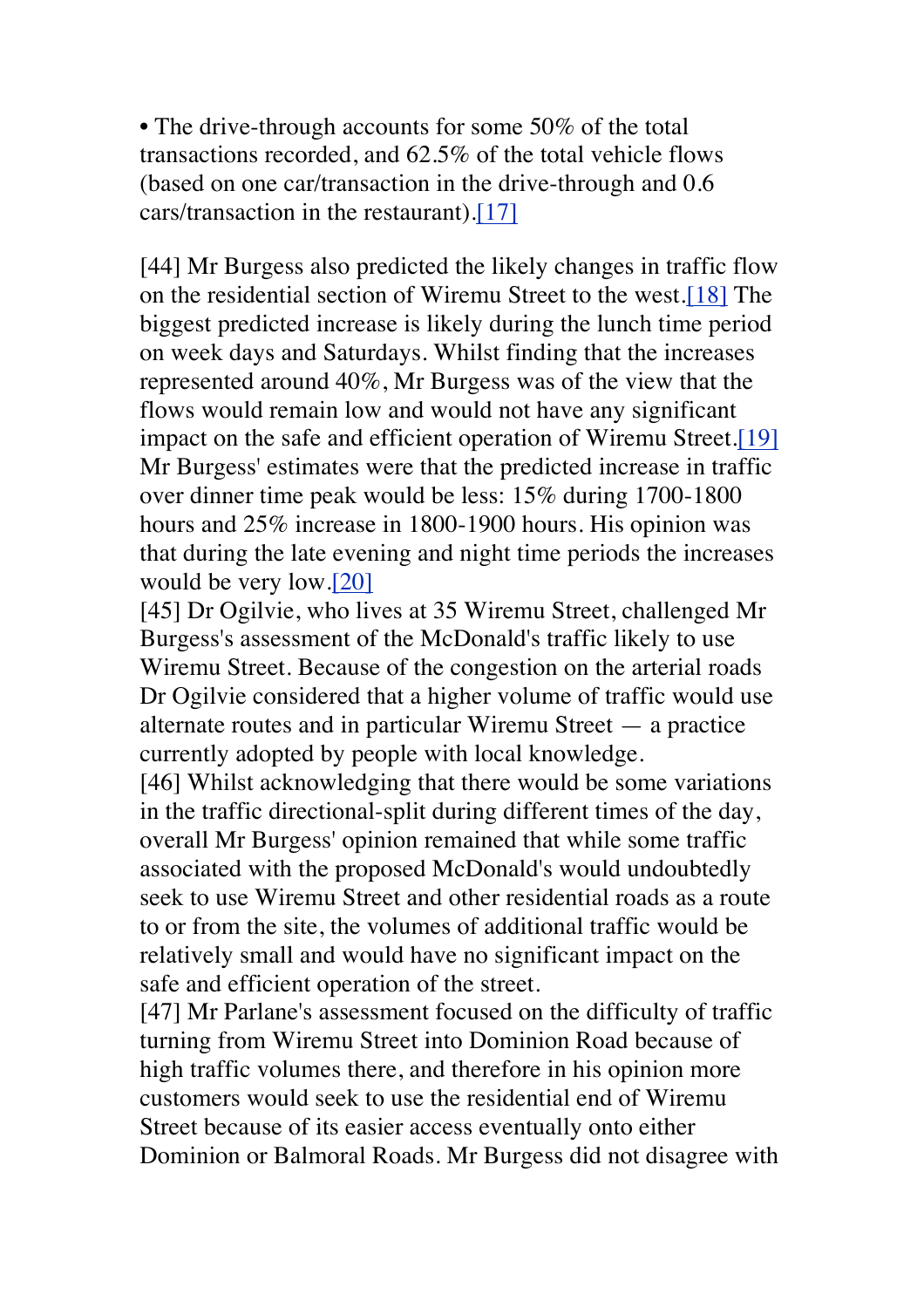this but highlighted that this was only likely to occur during busy periods on the road network and in his opinion there would be little need or incentive for customers to do so during quieter periods of the day, particularly during the evenings.[21] [48] We did not understand the traffic engineers to be greatly at odds with one another on this aspect. There is no doubt that there will be increased traffic generated from the proposal but it would seem, from the unchallenged evidence provided by Mr Burgess, that the busiest periods for McDonald's are the lunch time periods which are not the busiest times for the traffic network. The main area of possible impact is during the dinner time period when there may be a disincentive to customers to use the Dominion Road end of Wiremu Street which may increase the traffic using the residential end of Wiremu Street. Given the time of day however it cannot be said that this would adversely affect residential amenity. Traffic Safety

[49] The focus of this part of the case centred on the existing problems with the congested intersections particularly at Wiremu Street and Dominion Road. The main concern was at peak times when cars exiting Wiremu Street onto Dominion Road cannot easily turn either left or right due to traffic congestion. Mr Parlane said the intersection was a traffic accident *"black spot".[22]* Mr Burgess did not accept this and was of the opinion that the statistical evidence established that the crash rate at this intersection was decreasing. Whilst accepting that the statistics showed fewer crashes at the intersection recently, Mr Parlane did not accept the conclusion that crashes at the intersection are decreasing. In his opinion, this conclusion could only be drawn if a similar pattern was established after a larger number of observations over a longer period of time.

[50] There is a potential for increased safety concerns arising at the Wiremu Street/Dominion Road intersection at the dinner time period. The level to which this may occur is unable to be accurately predicted. We accept that McDonald's traffic may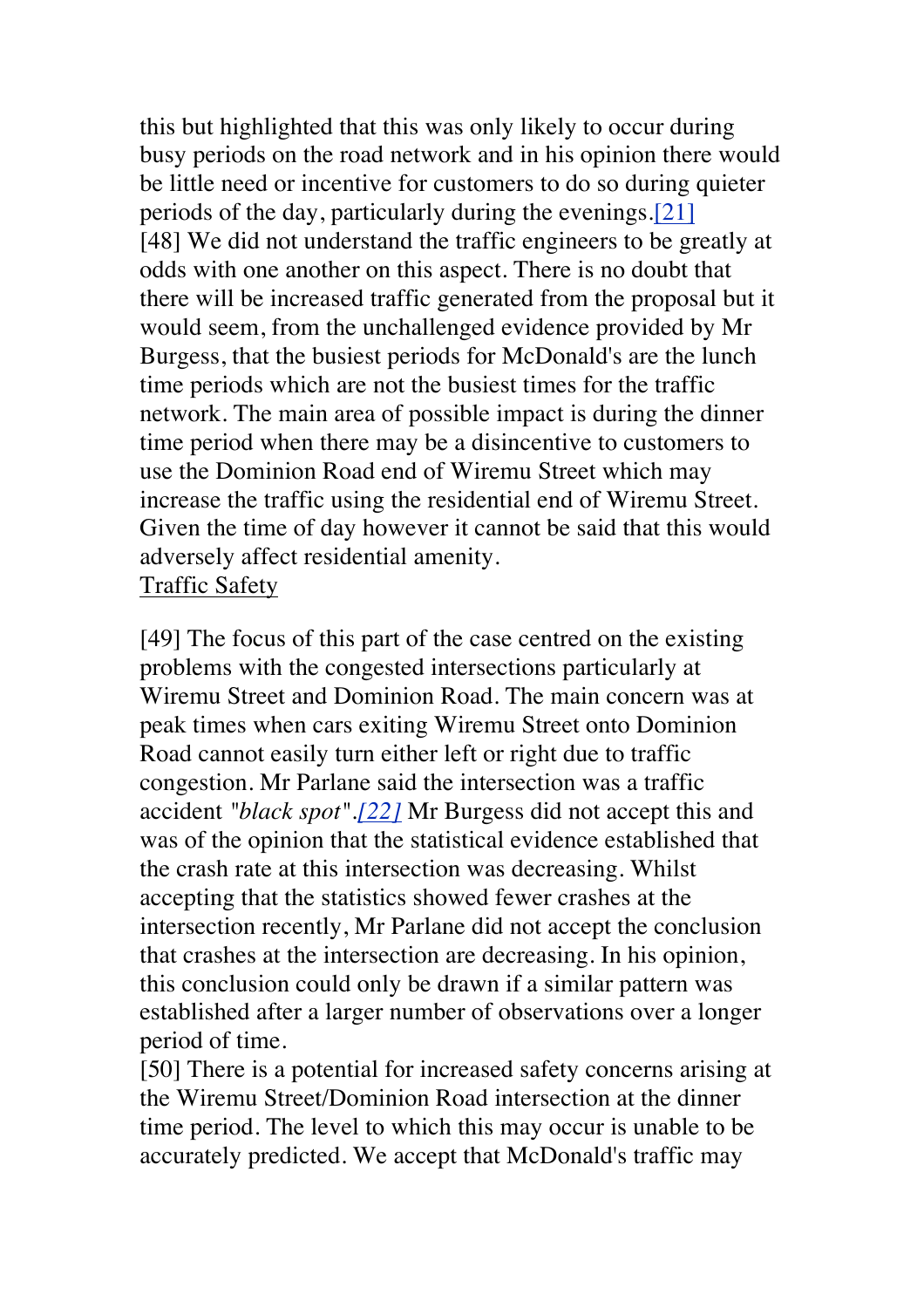choose to avoid the intersection during these periods and to use the west end of Wiremu Street rather than to encounter congestion and difficulties at the Dominion Road end of Wiremu Street. Given the degree of disagreement between the traffic engineers on this point we are unable to form a view on the likelihood of increased crashes at this intersection. However we do not think that this is a significant issue in the context of this proposal.

[51] Mr Brabant submitted that the Environment Court in *Landco [23]* recognised that it is inappropriate to decline consent when new traffic flows will inevitably be affected by existing congestion.[24] Mr Brabant submitted that the existing traffic congestion problems around the site could not be solved by turning down the proposal and this was not a basis to decline it, otherwise no new development could ever be permitted in an already congested environment. Mr Kirkpatrick sought to distinguish the *Landco* decision by reference to Objectives 12.3.1 and 12.6.1 of the Plan which he submitted gave a clear direction that the effects of traffic on the surrounding environment were to be kept in check.

[52] The nature of the proposed development in the *Landco*  decision was very different in terms of scale and subject matter when compared with the proposal in this case. It concerned a proposed plan change to enable 6000 people to be housed in a new residential development on the former Mt Wellington quarry site. The real question here is the effect of the proposal on residential amenity which was not a feature of the *Landco*  case.

#### Service Vehicles

[53] The proposal includes using the existing public access on the eastern side of the site for service delivery and collection of goods and rubbish. Mr Parlane was concerned at the traffic safety implications of service vehicles obstructing traffic if entering from the Balmoral Road end. Whilst Mr Burgess did not agree with Mr Parlane, he reviewed the design in consultation with McDonald's personnel, and advised that he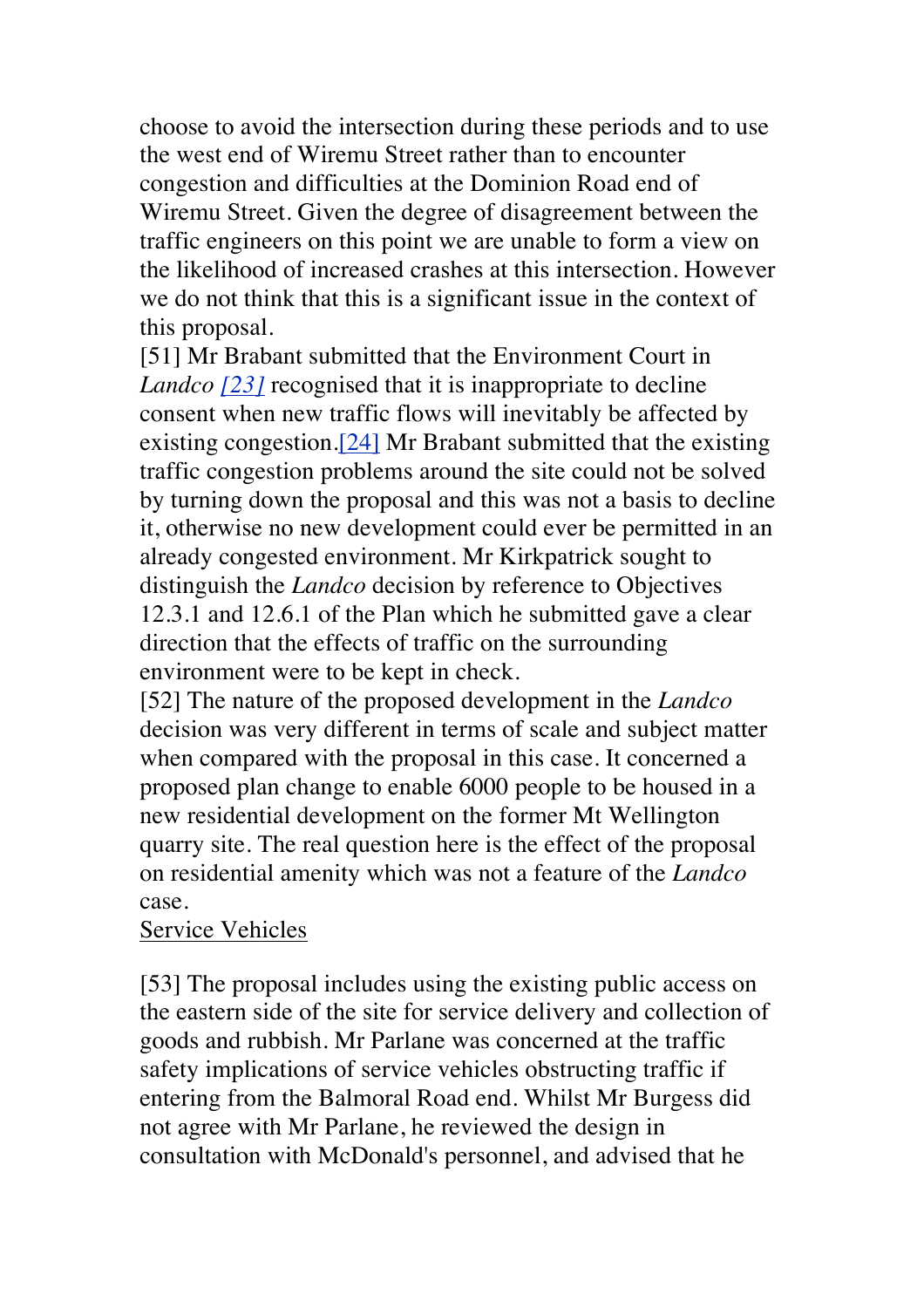was satisfied that the proposal could be operated satisfactorily by vehicles entering from Wiremu Street and exiting onto Balmoral Road. We agree with Mr Burgess that the service route is public and that vehicles currently have flexibility to travel along it in either direction to service the back of premises fronting Dominion Road. Whilst the access lane remains publicly available as a two-way route we do not consider it realistic to try to limit the travel direction of only the vehicles servicing the McDonald's site. The Council has other remedies available to it should the wider use of this service access be a problem and it would seem that McDonald's has the flexibility to design its service area to be used by vehicles from either direction.

*Noise*

[54] The only expert evidence on noise was given by Mr Hegley for the applicant. Mr Hegley monitored the existing noise environment at four sites in the area. $[25]$  The monitoring was undertaken at 6, 7 and 34 Wiremu Street and 198 Balmoral Road. 6 Wiremu Street is directly opposite the proposed site, 7 Wiremu Street is the Tringham property, 34 Wiremu Street is a residential address further away from the site to the west, and 198 Balmoral Road is a residential unit next to the site on Balmoral Road. Mr Hegley's evidence sets out the data which he obtained over a number of days. He found that the existing noise environment was similar for the full length of Wiremu Street, when clear of any intersections, and was typically similar or higher to the level set in the District Plan for any night time activity. He therefore concluded that as the proposed activity would comply with the District Plan noise criteria, there would be minimal noise intrusion for the residents in Wiremu Street.[26] He also concluded that whilst the L10 measurement was higher at 198 Balmoral Road, the background noise L95 was only slightly higher and at a steadier leve1.[27] [55] Mr Hegley also measured the existing noise environment along the business zone interface boundary during a number of different occasions. On all of these occasions he attended up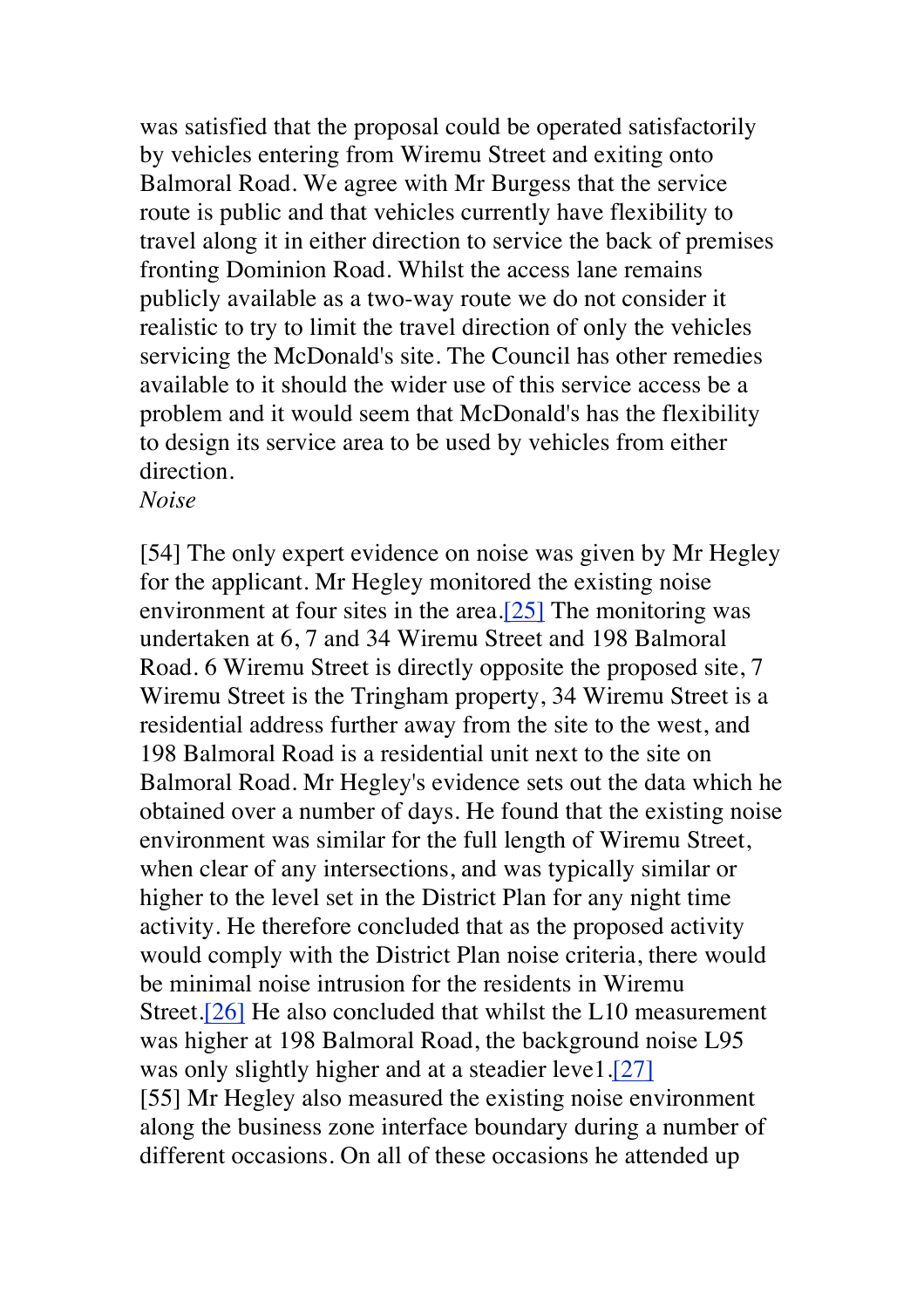until midnight. The levels here were controlled by traffic on Dominion Road.

[56] From the data he obtained Mr Hegley concluded that the noise from the vehicles using Wiremu Street for car parking, which he described as "a constant arrival and departure of vehicles"[28], and associated people movements, generated more noise than any McDonald's restaurant he had visited. From the measurements he obtained and the site visits he conducted, his opinion was that the existing environment is relatively noisy and that compliance with the District Plan provisions would mean any noise from the McDonald's site would have little effect for the residential neighbours.[29] Mr Hegley's opinion was not supported by Mr Inkpen who lives at 14 Wiremu Street, and advised us that on the whole, there is light through traffic and little noise particularly at night time and weekend mornings, and that his family currently have no issues sleeping because of noise from the street. [30]

[57] Mr Hegley also identified design features which would minimise the impact of possible noise sources from the proposed McDonald's. These included mitigation measures for the placement and provision of canopies over the speaker box order points for the drive-through, fully enclosing the playland area in the restaurant building with the conservatory comprising a full height wall to the western side to provide screening from the residential boundary, with a glass screen and aluminium louvers on the Balmoral Road frontage. In addition it is proposed that a 2 metre high solid fence along the northern half of the residential boundary on the western side of the site be constructed to control any noise from the carpark to the residential site. This is then increased to a height of 3 metres along 7 Wiremu Street, the Tringham property. [58] Ms L Tringham who lives in the front unit at 7 Wiremu Street, expressed concerns about the fence parallel to her boundary, including that it would block out morning sun.

However Ms Absolum's evidence outlined that the fence, which is set back inside the McDonald's site, complied with the development controls along that boundary and therefore could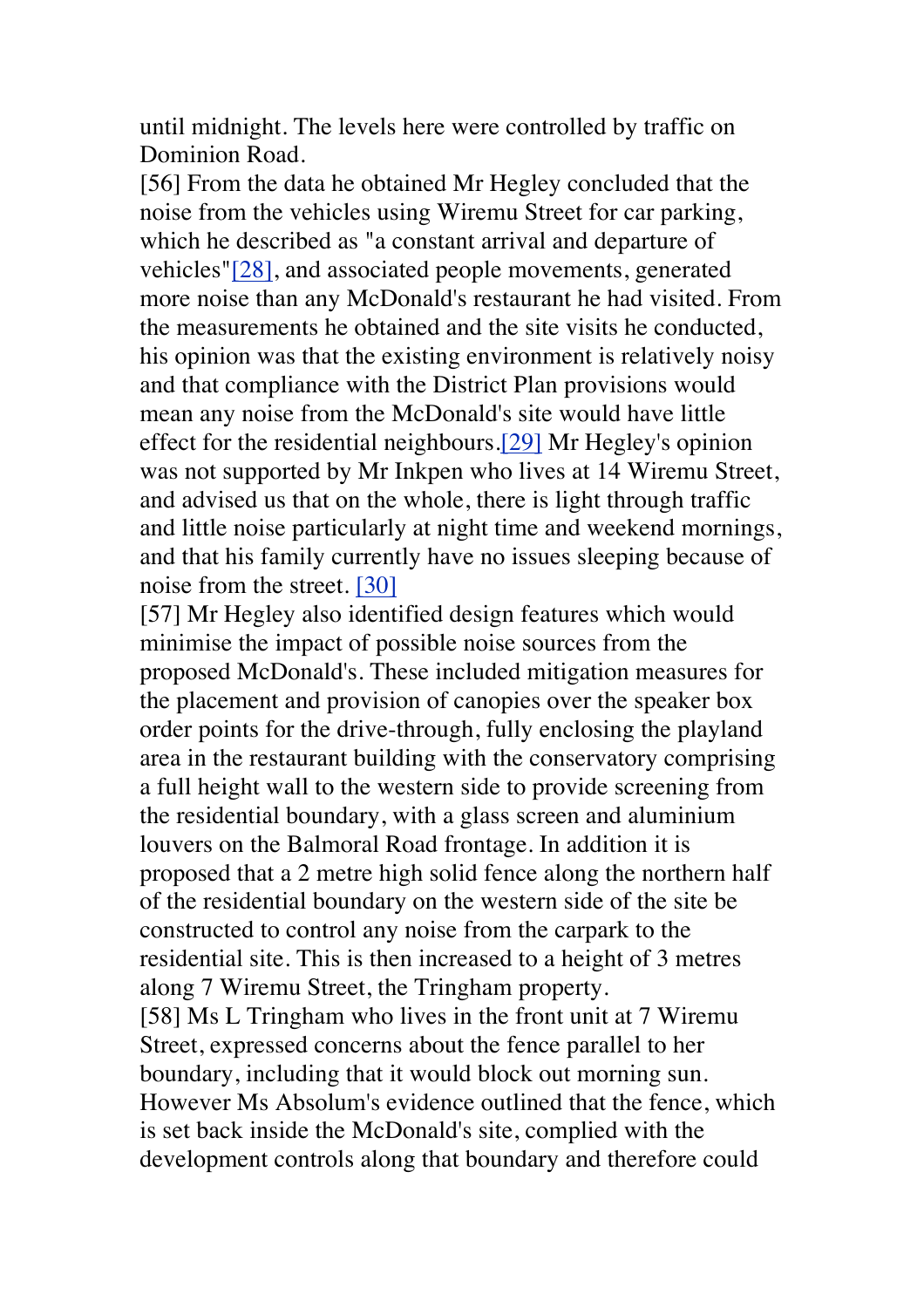be built as part of a permitted building in any event.

[59] In order to assess the noise from vehicles arriving at the site and departing, Mr Hegley used field measurements undertaken at various parking lots, service stations and takeaway facilities. From these measurements and assuming the existence of the two to three metre high solid fence on the western boundary, he predicted that the single event noise level (Lmax) from vehicles on site would not exceed 63 dBA. That was well within the level of 70 dBA set out as the limit in the District Plan.

[60] He also considered the drive-through facility and monitored the noise from a similar existing McDonald's drive-through. He calculated the predicted noise from during a busy daytime period at the closest residential boundary would be well within the 50 dBA L10 design requirement and 55dBA business design requirement of the Plan. He also considered this to be well below the existing noise environment.[31]

[61] Although acknowledging that the noise from vehicles on the roads is not subject to the District Plan controls, Mr Hegley also assessed the traffic noise for Wiremu Street based on traffic that would exit the site and travel west along Wiremu Street. He based his predictions on the existing and forecast traffic flow on Wiremu Street set out in Mr Burgess' evidence and assumed the period of maximum traffic flows to be Friday lunch time, Friday dinner time and Saturday lunch time. He assessed the increase in traffic noise over these periods to be 3-4 dBA. If the existing noise environment is considered, the worst case scenario would be to increase the level to typically 56dBA (1 hour Leq). This is approximately 4dBA below the existing traffic noise during the morning peak period. Noting that the 1 hour Leq is the best descriptor to assess traffic noise, it was his opinion that a level of 56 dBA as a one hour Leq level is considered "a low level of traffic noise".[32] Whilst acknowledging that individual vehicles would be heard, Mr Hegley's concluded that there would be zero to minimal traffic noise effects for all residents in the area.[33]

[62] BCG and the residents sought to differentiate the measurement of noise, in terms of maximum limits under the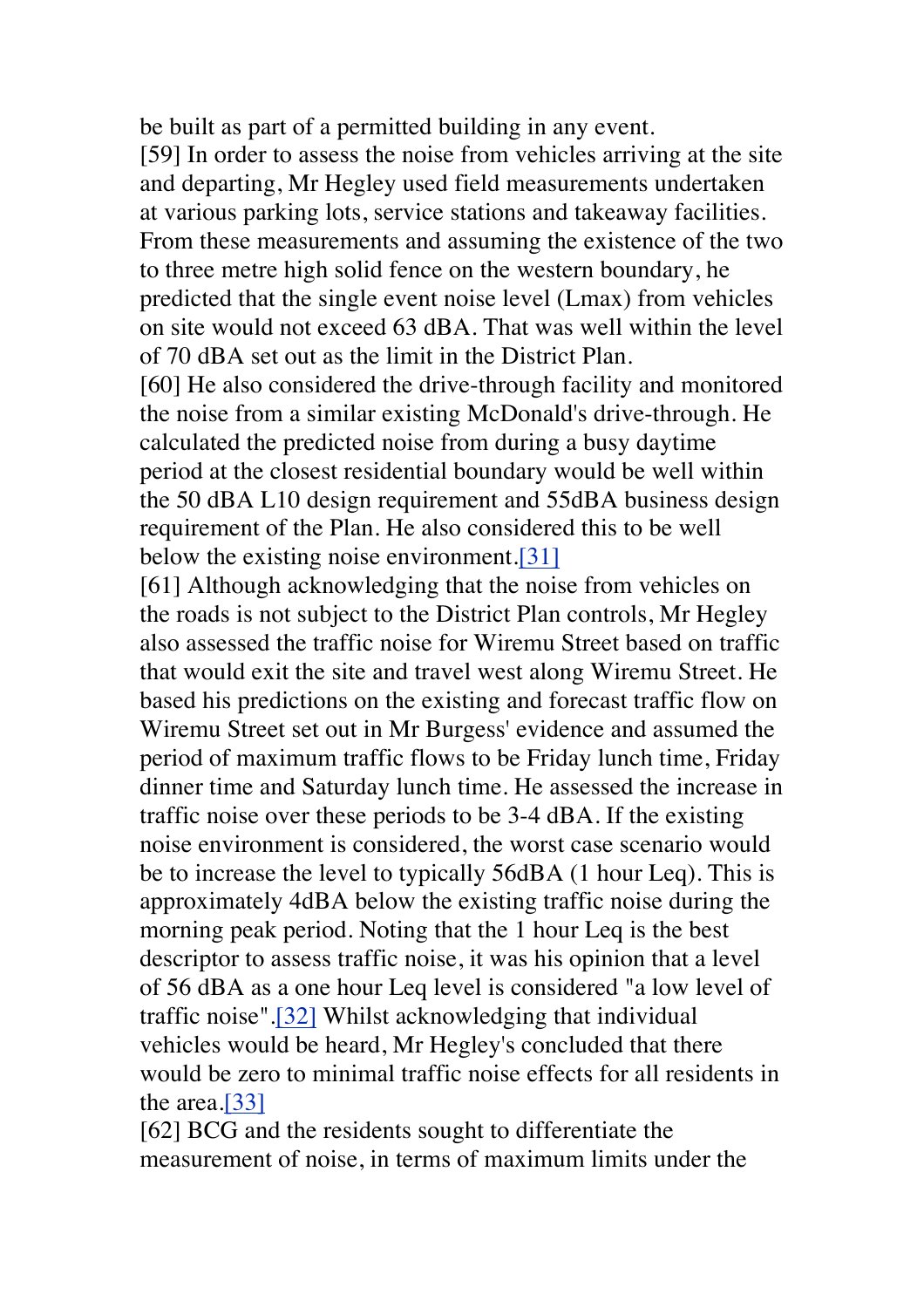District Plan, with the ability of the ear to differentiate between the usual background noise and the noise created by single incidents repeated at random intervals. This proposition was accepted by Mr Hegley, Ms Hudson and Mr Beattie in cross examination. The submission made by BCG was that intermittent unpredictable loud noise events on a regular basis are more disruptive, including causing sleep disturbance, than constant regular noise even if it is at a reasonably high level. The concern here was the noise from not only "hoon" cars (to use Mr Loutit's term), but also cars simply revving their engines intermittently as they leave the site.

[63] The expert evidence established that the noise on the site and from traffic leaving the site will be within the District Plan levels. The evidence also established that the noise created by single incidents which are intermittent could provide an element of disruption despite the reasonably high level of regular noise in the existing environment. One cannot escape the fact that the proposed restaurant and drive-through will inevitably mean an increase in activity around the area. The question is whether the increase will result in acceptable levels of noise.

[64] We are not satisfied that the effects of the noise on its own would be problematic. It is the effect of noise combined with traffic that has the likelihood to affect the amenity value in the residential area, and particularly later in the evening. *Amenity Values, Quality of the Environment and Cumulative Effects*

[65] For BCG Mr Kirkpatrick submitted that the grant of consent will result in a significant loss of amenity in the surrounding residential area through the separate and cumulative impact of:

[a] litter both onsite and in the surrounding area; and

#### Litter

[66] BCG and the residents were concerned about the litter which might emanate from the site particularly from the drivethrough facility. The evidence from Mr Wilson, Director of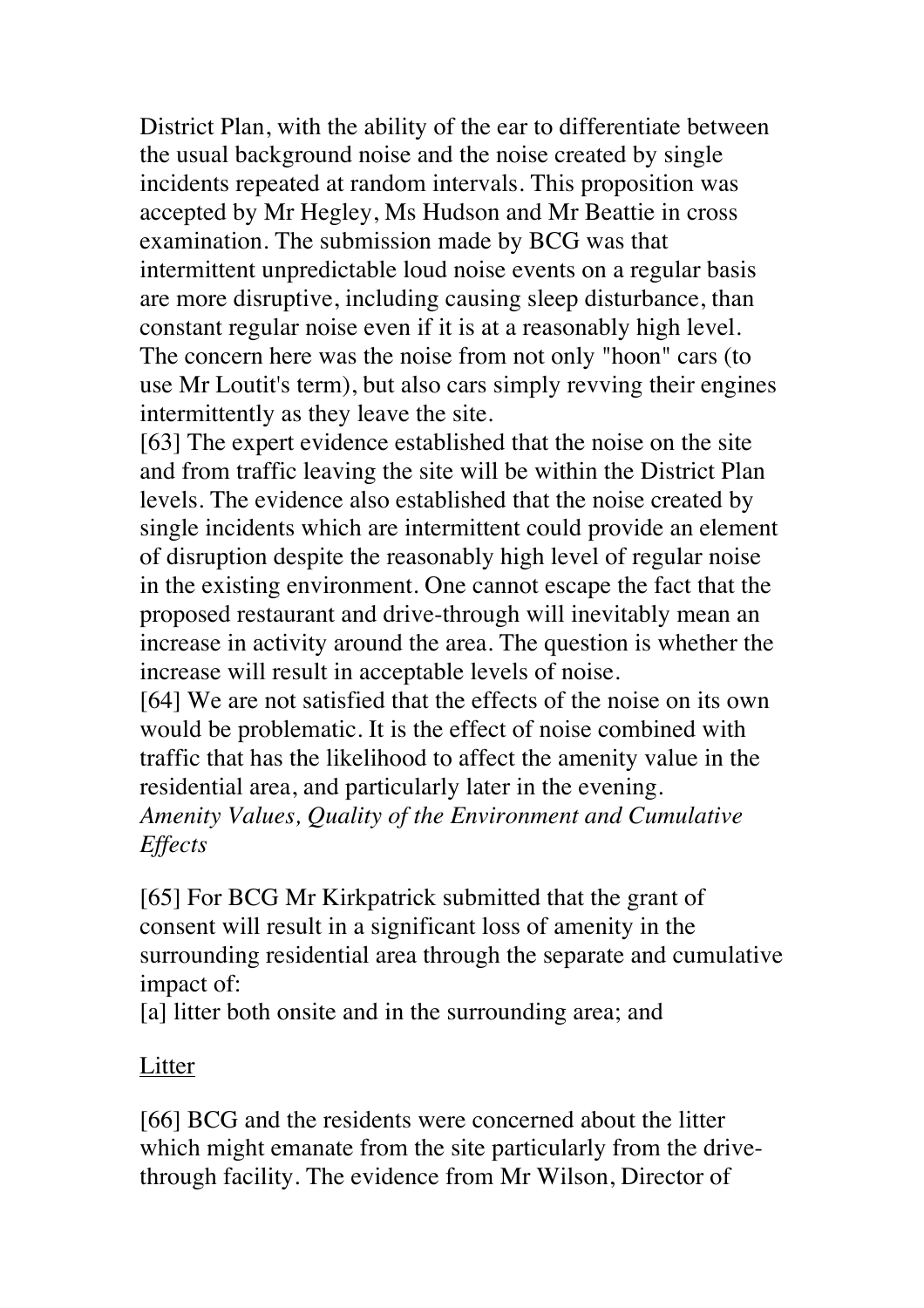Operations of McDonald's, confirmed that litter will follow after the traffic from the site.

[67] This issue was addressed by the Commissioners in their decision[34] through two conditions to "ensure a responsible attitude to litter in engendered into the operation from day one, and to ensure there is a clear line of communication with McDonald's on-site management."[35] Condition 55 required daily litter collection within 200 metres of the McDonald's site or as agreed through the residents' liaison committee. The committee was to be established at the request of "the Wiremu Street residents" and provides for a contact person at the restaurant to be identified and arrangements for monitoring of a range of matters including litter, and all complaints.[36] [68] These conditions have been accepted by McDonald's and Mr Wilson's evidence described the steps that have been taken since the Commissioners' decision to prepare a Litter Management Plan to meet the requirements of Condition 55. Accordingly, McDonald's submitted that any adverse effects arising from litter are able to be mitigated by these conditions. [69] We find that the proposal has the potential to generate litter, particularly in the surrounding area, which would have an adverse effect on the residents' amenity. We are however satisfied that the litter management condition 55 imposed by the Commissioners is an appropriate strategy to mitigate these adverse effects. However we are not satisfied that condition 56, relating to the residents' liaison committee, is workable and we address this later in the decision. Hours of operation and activity

[70] BCG submits that one cannot ignore the fact that if the proposal is granted Wiremu Street would potentially be used by McDonald's patrons for access to and from the site 18 hours per day on the weekend and 16 hours per day during the week. Mr Kirkpatrick submits that the evidence demonstrates that McDonald's has not adequately considered the whole of those periods, and has had little regard for the likely effects on the residents of the activity on the site in the early morning.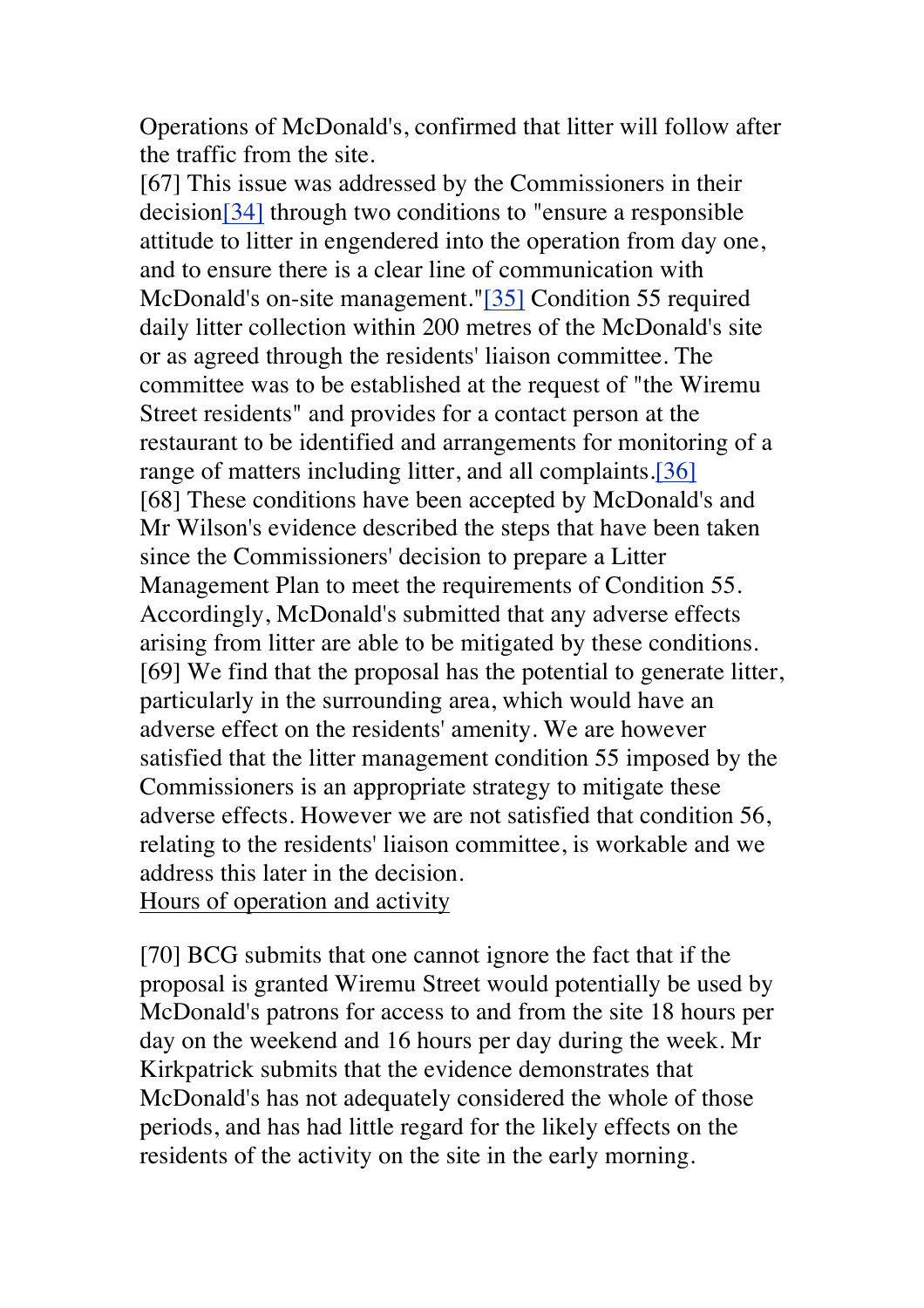[71] ACC support closing at 10pm on Sunday to Thursday and midnight on Friday and Saturday, rather than midnight 7 days per week as McDonald's seek. To do otherwise, the Council submits, would be to impact too adversely on the residential amenity of the neighbourhood. It was ACC's submission that the hours of operation were central to determining the adverse effects on amenity and that traffic and noise were "sub-issues". Experts for ACC and McDonald's described the whole of the proposed operating period, being 6am to midnight, but their assessments did not focus on the effects of early morning operations. This may be understandable given the Hearing Commissioners' decision which found that the effects on residential amenity in the daytime and early evening would not be significant. Their concerns were with the late evening effects. [72] McDonald's continued to seek a midnight closing, seven days a week and relied on what it submitted would be the minimal actual effects of the proposal overall in terms of traffic generation and therefore noise. McDonald's highlighted its desire for consistency in operating hours, by referring to the fact that in Auckland, apart from Pt Chevalier, all of its restaurants with drive-through facilities are open 24/7. The Pt Chevalier restaurant and drive-through closes at 1 11pm (Sunday to Thursday) and midnight on Friday and Saturday. The remaining restaurants which do not have drive-through facilities are open 24/7 and are situated in Food Courts and Queen Street.[37] We do not think that McDonald's should have any expectation that consistency in hours of operation will be an important factor in resource management decisions. It is the effect of the activity on a particular site and its surroundings that we must consider. [73] We are satisfied that the existing environment and activity at the Balmoral shopping centre is such that the amenity of the residents in Wiremu Street is already affected by late night activity of people, traffic and associated noise among other things. In addition to the businesses, other activities located in the residential zoned land at the eastern end also contribute to the activity levels, such as the childcare facility and the primary school. Mr Inkpen advised that much of the traffic using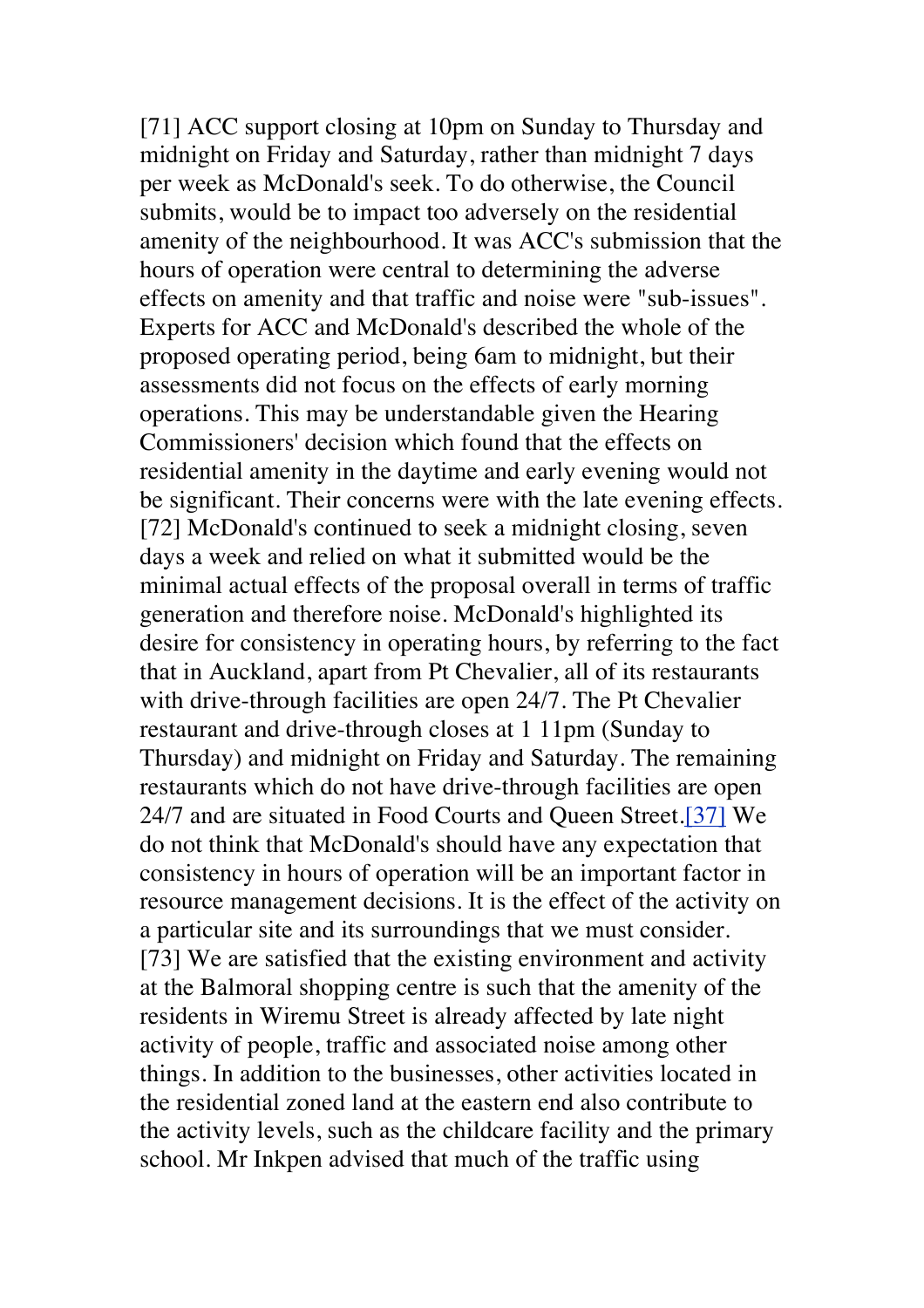Wiremu Street during the weekday mornings was for the Seventh Day Adventist primary schoo1.[38]

[74] The question is whether this proposal will generate an increase in that activity that is so adverse that it is unacceptable. On balance, we are satisfied that if the hours of operation are restricted at night, then adverse effects on residential amenity from the proposal can be reduced to an acceptable level. Put another way, our view is that the residential amenity in this area should be protected by avoiding rather than mitigating the impacts on the residents after 10pm during the school/working week (Sunday to Thursday) and after midnight Friday and Saturday. A key factor influencing our opinion is that in the late evenings the majority of the trade is through the drive-through facility rather than the restaurant, compared to a more balanced trading-split during the morning and afternoon/early evening. It is the effects associated with the drive-through operations that are of most concern. We are satisfied that the low traffic volumes and activity level in the early morning and the effects from them are acceptable.

Pole Sign

[75] McDonald's seek to have a 10 metre high pole sign with the "golden arches" erected at the main vehicle entry point on Balmoral Road. It is to be illuminated at night. The concern, raised primarily by the Council, is whether the effect on residential amenity will be acceptable.

[76] Ms Absolum, a landscape architect, gave evidence for McDonald's and Mr Beattie, a planner, for the Council. The difference of opinion centred around Mr Beattie's view that the sign would visually dominate the local environment and have significant adverse effects on the long views along Balmoral Road. However it was apparent that Mr Beattie's focus was primarily on the effect on residential amenity for the adjacent residences at 198 Balmoral Road and potentially 7 Wiremu Street. We note that the residence at 198 Balmoral Road was not represented in these proceedings.

[77] McDonald's wish to have the sign at 10 metres because that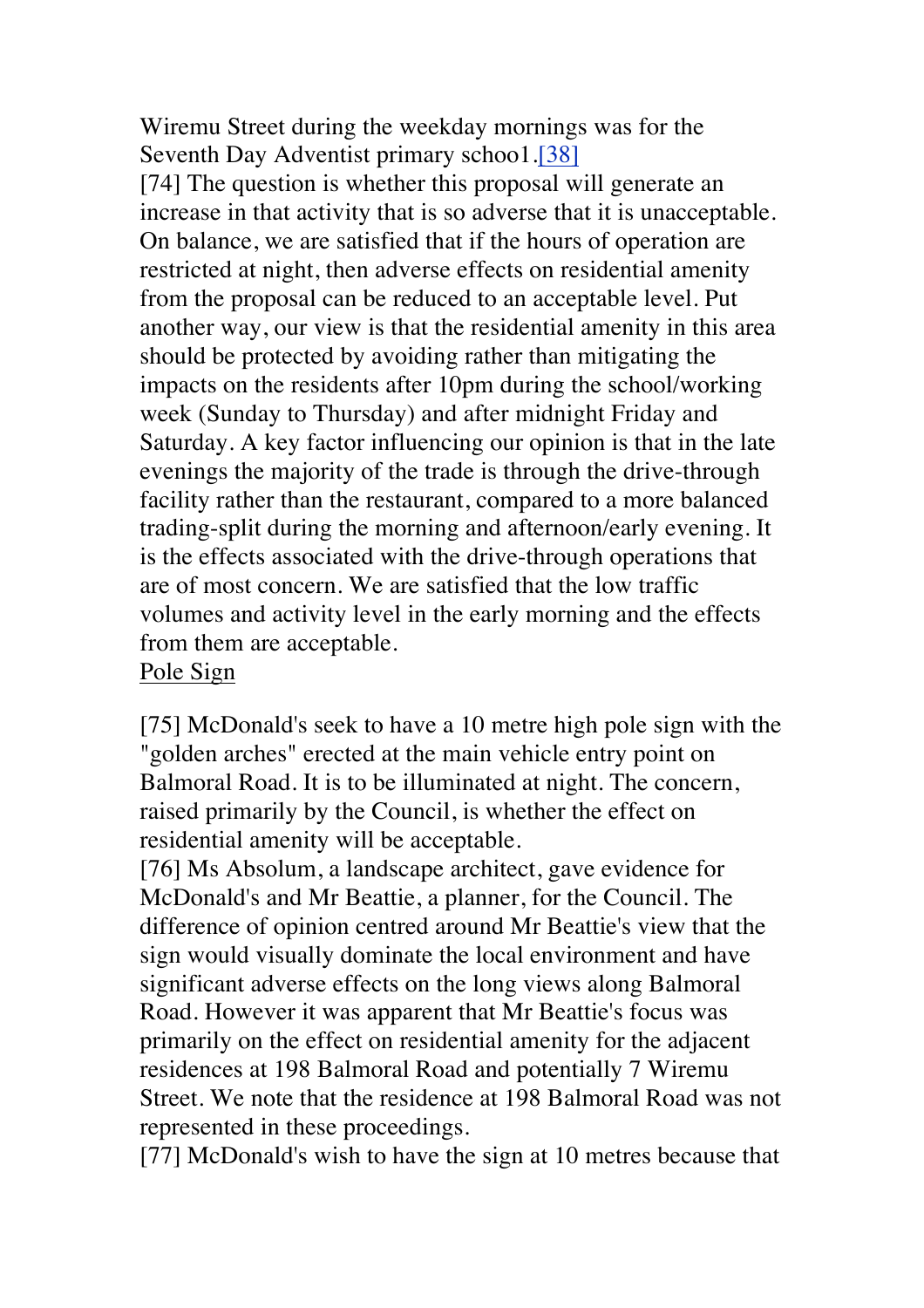is consistent with other such signs on its sites and it is keen to ensure from a traffic safety perspective that potential customers travelling along Balmoral Road are able to see in sufficient time the signage to identify the site and in particular the vehicle entry point. The 10m height was also to take account of the street trees which would screen the view of a shorter sign to approaching motorists. Mr Burgess acknowledged that after what was referred to as the "three month honeymoon period" after the initial opening, only about 5% of people accessing the site from Balmoral Road will be assisted by the sign for traffic safety reasons. Mr Loutit submitted that the sign had limited safety justification and instead was all about advertising. [78] McDonald's proposed the pole sign be placed in the middle of the entrance/exit island off Balmoral Road. The Court raised the possibility of alternative locations including the sign being on the main building either near to the main entrance or near the service entrance. A location near to the service lane was not supported as it could cause confusion with motorists thinking that was an entry to the restaurant. Mr Beattie considered that the further away the sign was from the residential dwellings, the less it would impact on the residential amenity and therefore favoured the sign being placed closer to the building. [79] Whilst we have noticed that pole signs at other McDonald's sites are of varying heights we are satisfied here that a 10 metre high pole sign will serve a useful purpose and not have an adverse effect on residential amenity if it is placed on, or close to, the proposed building near the Balmoral Road main vehicle entrance (but not the service lane).

#### **Section 104(1)(b) — Plan provisions**

[80] The Plan seeks to encourage business growth. The Plan recognises that the existing commercial centres on the Isthmus, such as at Balmoral, are the locations where traditionally the most intensive commercial activities have congregated and as such they represent considerable investment and a valuable physical resource. The Plan also recognises the City's transportation resources, including roading, as representing a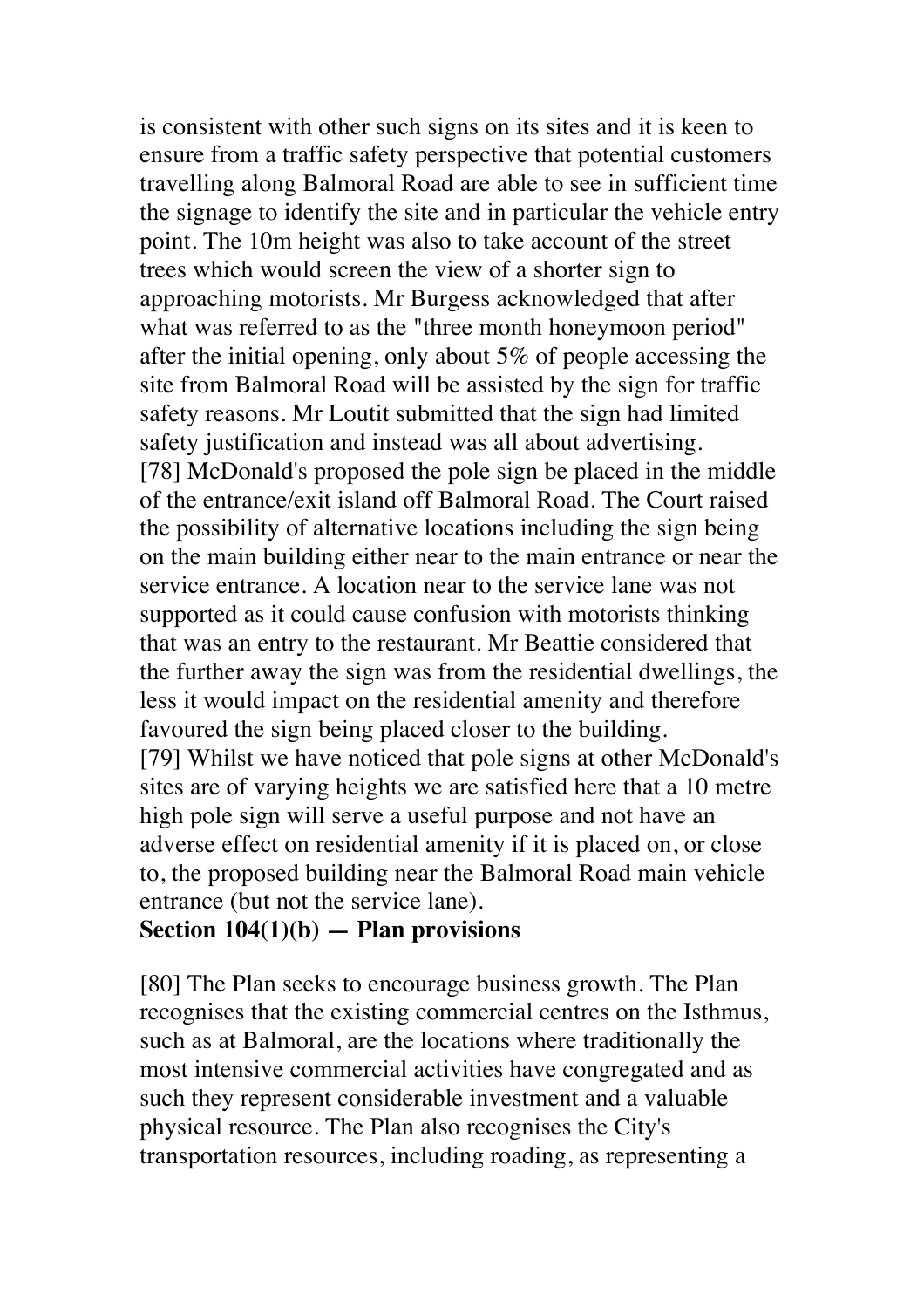considerable public investment and seeks to manage them by encouraging the efficient use of existing roading infrastructure. [81] The Plan also acknowledges that business activity and increased traffic can have adverse environmental or amenity effects on adjacent residential zones and it seeks to have such effects prevented or reduced to an acceptable level. [39] Guidance in assessing this balance is provided through comprehensive assessment criteria which identify a range of matters for business/residential interface areas and for drivethrough facilities. These assessment criteria largely address onsite matters. The proposal has addressed these matters and includes appropriate methods to achieve zone standards or mitigate effects, such as through the design of vehicle access points, the location and design of the drive-through, landscaping and screening.

[82] The Plan expects that business centres such as Balmoral will be subjected to considerable change. The provisions for the Business zones aim to allow for evolution and change while avoiding excesses and the loss of amenity and convenience for the community. Determining that balance is a matter of judgement having regard to the context of the existing environment and the future environment provided for by the Plan. The tension between these aspirations is usually most evident at, and close to, the interface between business and residential activities, as is the case here. Allowing this proposal will result in further changes to the surrounding environment closest to the site, but given the context and proximity to the Balmoral shopping centre, we are satisfied that subject to restrictions imposed through conditions of consent, it will not exceed what can reasonably be regarded as an acceptable level. **Overall Evaluation**

[83] Inevitably there will be an increase in traffic and activity associated with the proposed redevelopment of this relatively large Business 2 zoned site. The medium level intensity provided for in the Business 2 zone is reflected in the permitted activities which include retail, restaurant and takeaway premises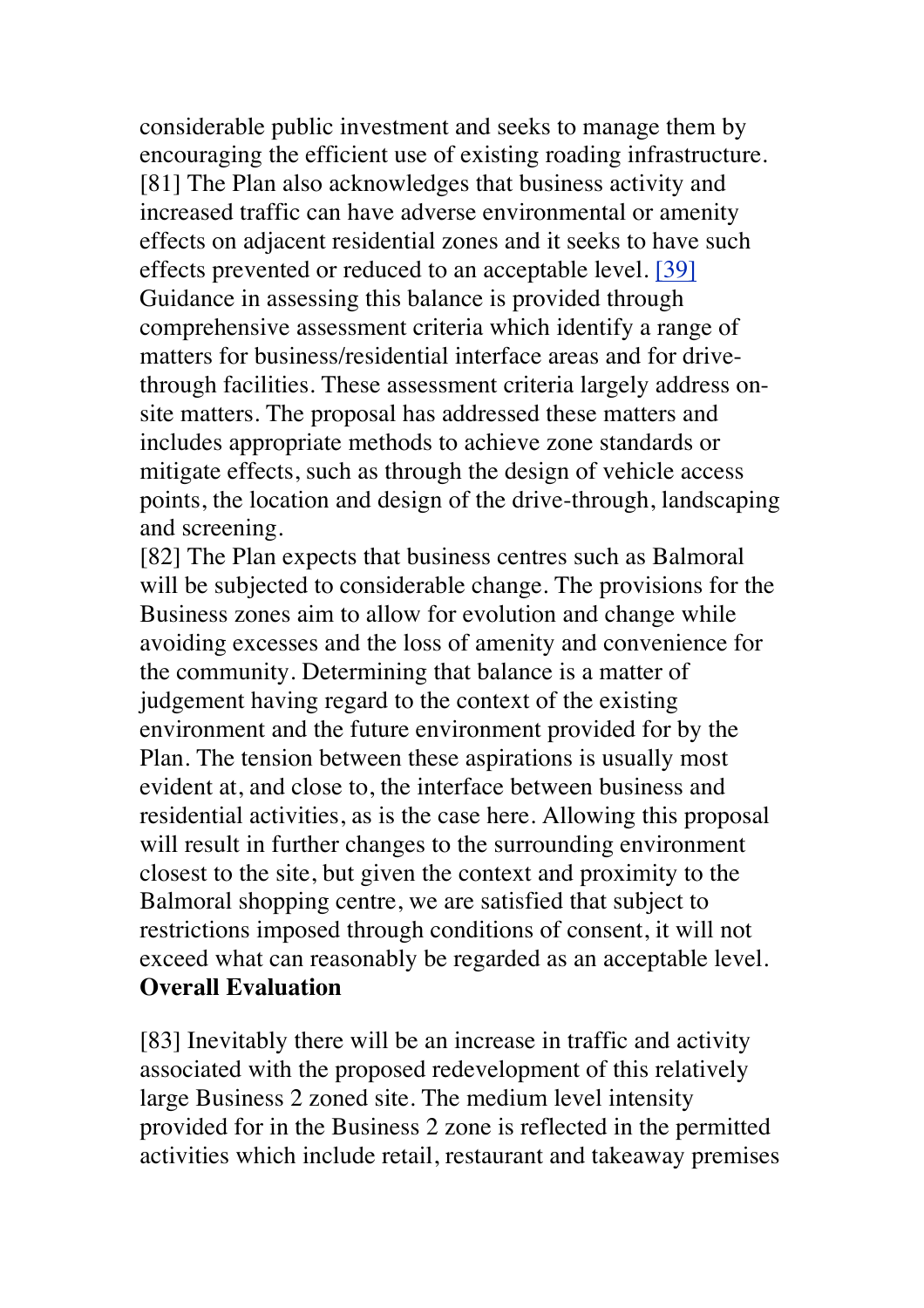of up to 1000m2. Given this, we agree with Mr Demler, planner for BCG, that the drive-through facility rather than the restaurant should be the focus of the assessment of effects and the Plan provisions.[40] It is clear that residents moving about the local area and customers using the Balmoral shopping centre already choose a range of travel routes depending on the traffic conditions at particular times of the day and night. Wiremu Street is one of those alternate routes for some traffic. [84] We are satisfied that the proposal, particularly with the restrictions relating to opening hours, will not create adverse effects on the environment that are unable to be mitigated to an acceptable level. We are also satisfied that the proposal overall, with the conditions, is consistent with the objectives, policies and provisions of the Plan. Accordingly we are satisfied that the proposal meets the provisions of section 104(1) of the Act. [85] It remains for us to consider whether it meets the purpose of the Act under Part 2. Mr Kirkpatrick referred us to sections 7(c) *(the maintenance and enhancement of amenity values)* and 7(f) *(maintenance and enhancement of the quality of the environment).* To this list Mr Brabant added, s 7(b) *(the efficient use and development of natural and physical resources).* We agree that all of these sections are relevant to our consideration. These matters are reflected in the operative provisions of the Plan and we have addressed them earlier in this decision. [86] By way of completeness we record that we have considered the proposal against the provisions under Part 2 and we are satisfied that the purpose of the Act will be achieved by granting consent to the proposal subject to conditions. **Conditions** 

[87] We agree with the Council and McDonald's that the suite of conditions included in the Commissioners' decision are generally appropriate, subject to the amendments to conditions 2 and 42 upon which they had agreed. We identify below some further changes to give effect to our decision, but we accept that there may be some others:

[a] Condition 4 requires amending to permit the pole sign in an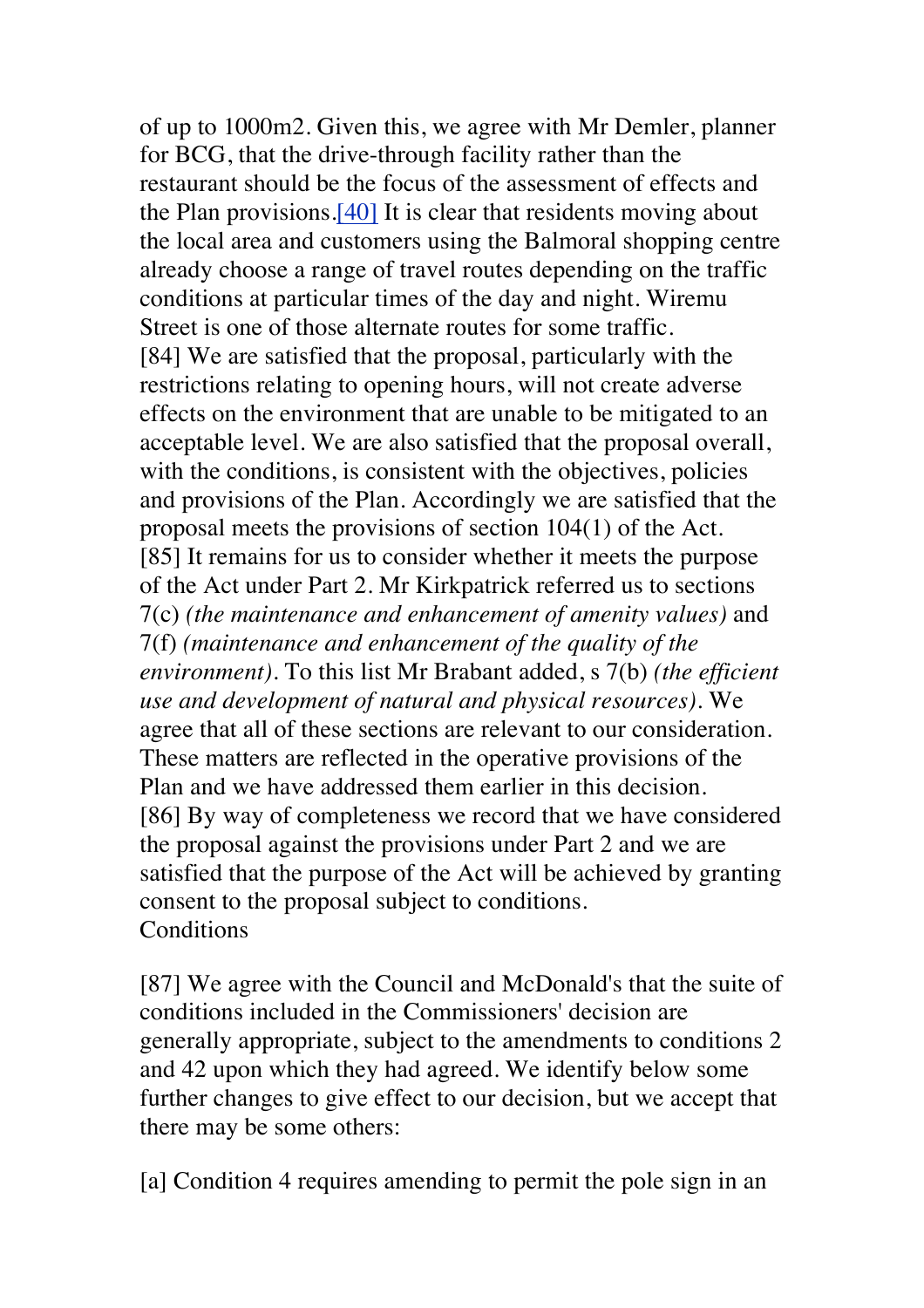amended location.

[b] Condition 44 (operating hours) requires amending to reflect the hours of 6am - 10pm Sunday to Thursday and 6am midnight Friday and Saturday, but with the reference to public holidays being deleted (the third bullet point). The part of the condition referring to closing off the entrances will also need to be amended to more accurately reflect the evidence which clarified the procedure and time period needed to allow patrons' and staff cars to leave the site.

[c] We have indicated our concerns about condition 56 (Residents' Liaison Committee). We consider that this condition is too uncertain and unworkable. Much of what is included in this condition is the responsibility of the Council and/or the consent holder. Our preference is that the condition be deleted and if necessary alternate conditions be drafted to clarify contact details, complaints procedures, and the performance standards or outcomes sought in relation to the list of matters contained in condition 56(c). In the event of non-compliance or complaints then any party (not just "Wiremu Street residents") should be able to contact the Council and/or the consent holder. A consequential change to condition 55 may be required. [88] We direct the Council to consult with the other parties and prepare a revised set of conditions.

### **Result and Directions**

[89] The consent is granted subject to conditions. The Appeal by BCG is dismissed. The Appeal by McDonald's in relation to

[a] Conditions 2 and 42 as amended by ACC and McDonalds is allowed;

[b] Conditions 4 and 44 is determined in accordance with paragraph 87 above.

[90] The Council is to consult with the other parties and then lodge a revised set of conditions with the Court by 25 February 2011. To that extent only, this decision should be regarded as interim.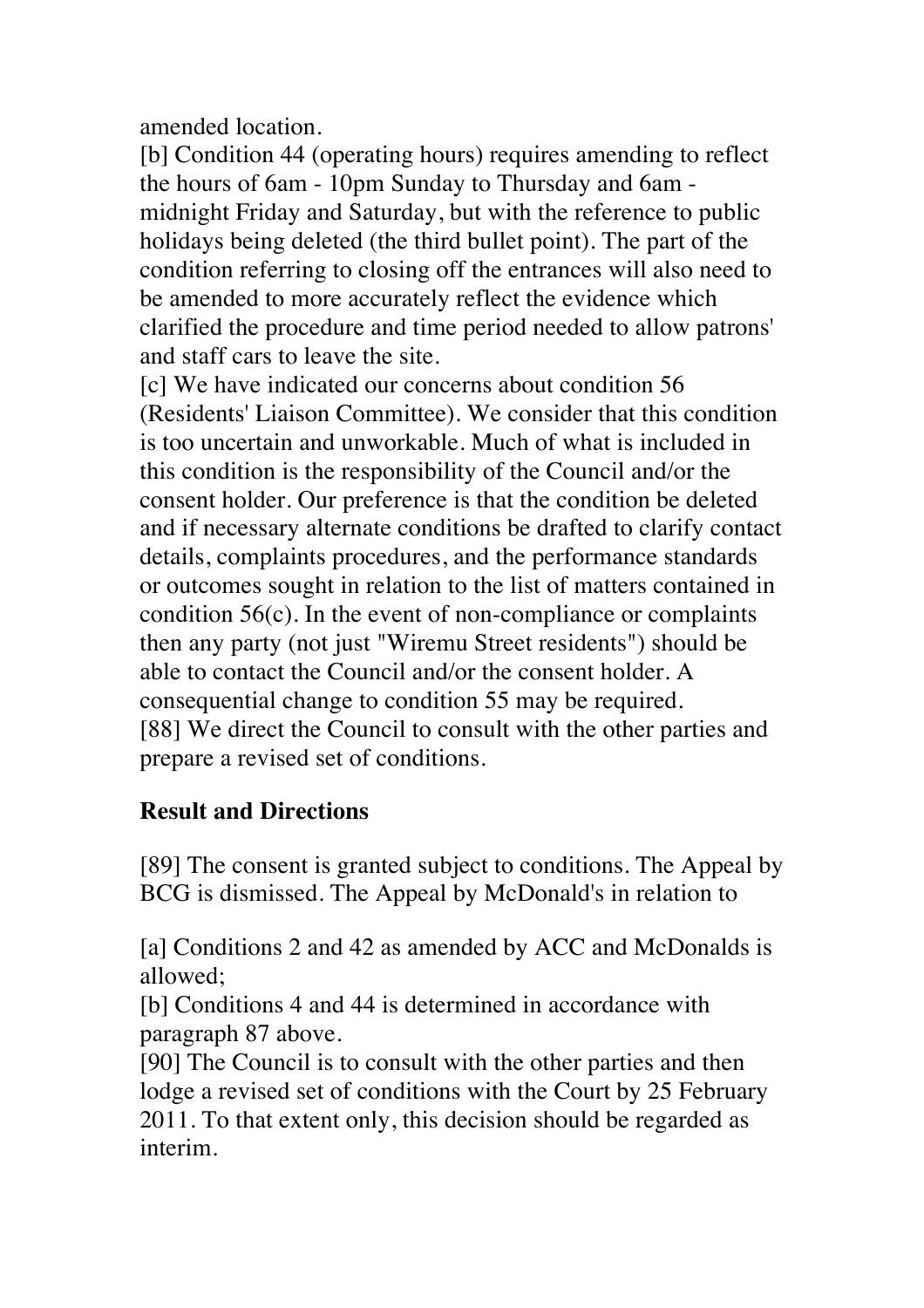#### **Costs**

[91] We indicate that it is our tentative view that the parties should each bear their own costs. For the moment, costs are reserved.

**DATED** at AUCKLAND this 221'd day of December 2010 *For the Court:*

M Harland M P Oliver

Environment Court Judge Environment Commissioner

[1] Mr Wilson, Evidence-in Chief, paragraphs 16-17[2] Mr Tringham, Evidence-in-Chief, paragraph 172[3] Ms J Hudson, Mr L Beattie and Mr R Demler.[4] July 2010 Appeals Version Exhibit 2[5] *Queenstown Lakes District Council v Hawthorne Estate Limited* [2006] NZRMA424 at [34] — [57] [6] Ms Hudson, Evidence-in-Chief, Table 1

[7] The remainder of the businesses are of insignificant percentage to be individually listed. [8] Ms Hudson, Evidencein-Chief, paragraphs 22-23.

[9] MSHudson, Evidence-in-Chief, paragraph 21[10] Ms Hudson, Evidence-in-Chief, paragraph 23.[11] Ms Hudson, Evidence-in-Chief, paragraphs 24-25[12] Ms Wilson, Evidencein-Chief, paragraph 8

[13] Paragraphs  $[8] - [11]$ , Transport & Traffic witness prehearing caucus document dated 21 May 2010. [14] Mr Burgess, Evidence-in-Chief, paragraph 54.[15] Paragraph [4] Transport & Traffic witness prehearing caucus doc dated 21